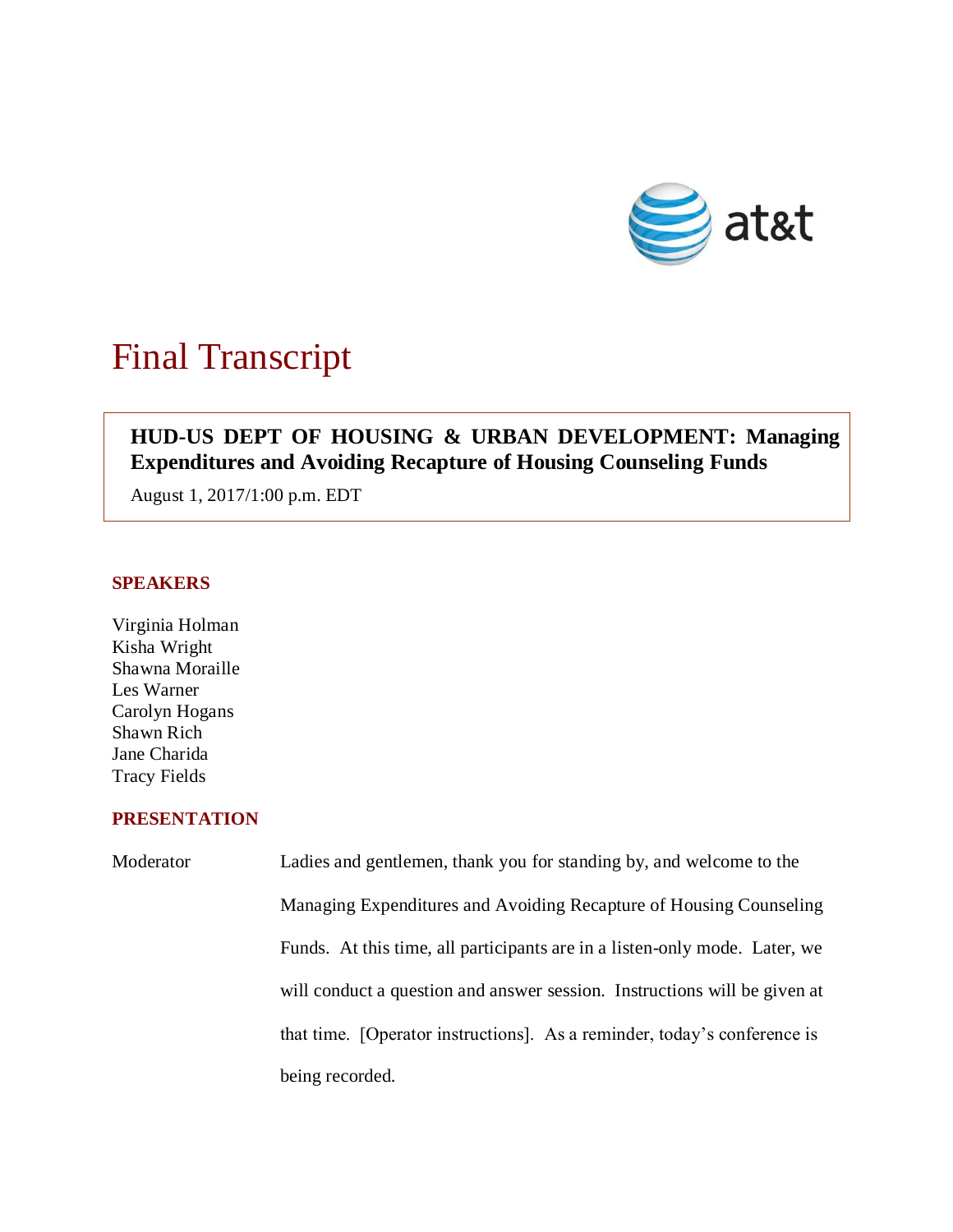I would now like to turn the conference over to Ms. Virginia Holman. Please go ahead.

Virginia All right. Thank you, and welcome, everybody to today's very important webinar. We want to make sure that you spend all of your funds, so we'll go over what the process is of managing those funds. Next slide.

> I just want to over some logistics first before we get into the meat of the webinar. As the operator said, the audio is being recorded. We will be posting a playback number along with the PowerPoint and a transcript of this webinar on HUD Exchange. That will be in the archive section on the OHC page. We'll send out a listserve when those archives have been posted, and that usually takes us a week or so to do. All your lines are muted. We did send out some handouts this morning, the presentation for you to make notes, but they're also available in the control panel on the right-hand side of your screen, or you can just click on the document name and download it.

There are going to be, I believe three polling questions, so please respond to them. We will also have question and answer periods, and at that point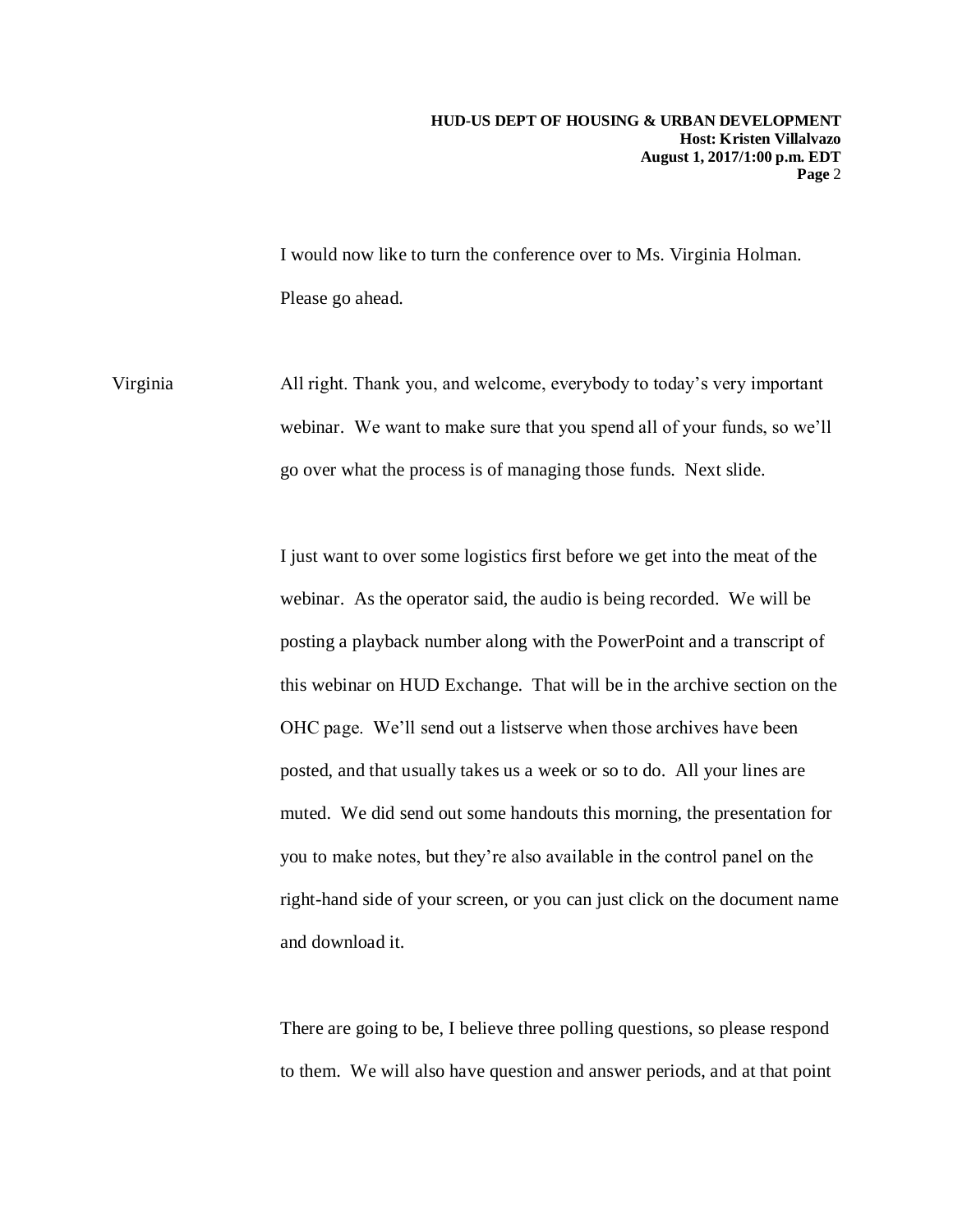the operator will give you instructions on how to ask your questions or make your comments. While you're asking your question, please don't use the speakerphone. That just muddles the audio. Next slide.

There are a couple of other ways to ask questions. One, again on the panel on the right-hand side of your screen there's a box labeled "questions." If you'll just type your question in there, we have staff that are monitoring those, and periodically they will be asked to the presenters and get some answers. If all of your questions are not responded to we will have a record of them, and every effort will be made to respond to you. Also, after the webinar is over, if you still have questions or comments please send them to housing.counseling@HUD.gov with the title of the webinar in the subject line so we get it to the right person.

Also, if you have logged into the webinar you're going to receive a thank you for attending email from GoToWebinar, and that's usually within 24 to 48 hours. The email is going to say, "This is your certificate of training." Please be aware that there is no attachment. It's just that email, so print it out and save it for your records. Okay. At the end, there's also going to be a brief survey that will be launched, so please take a few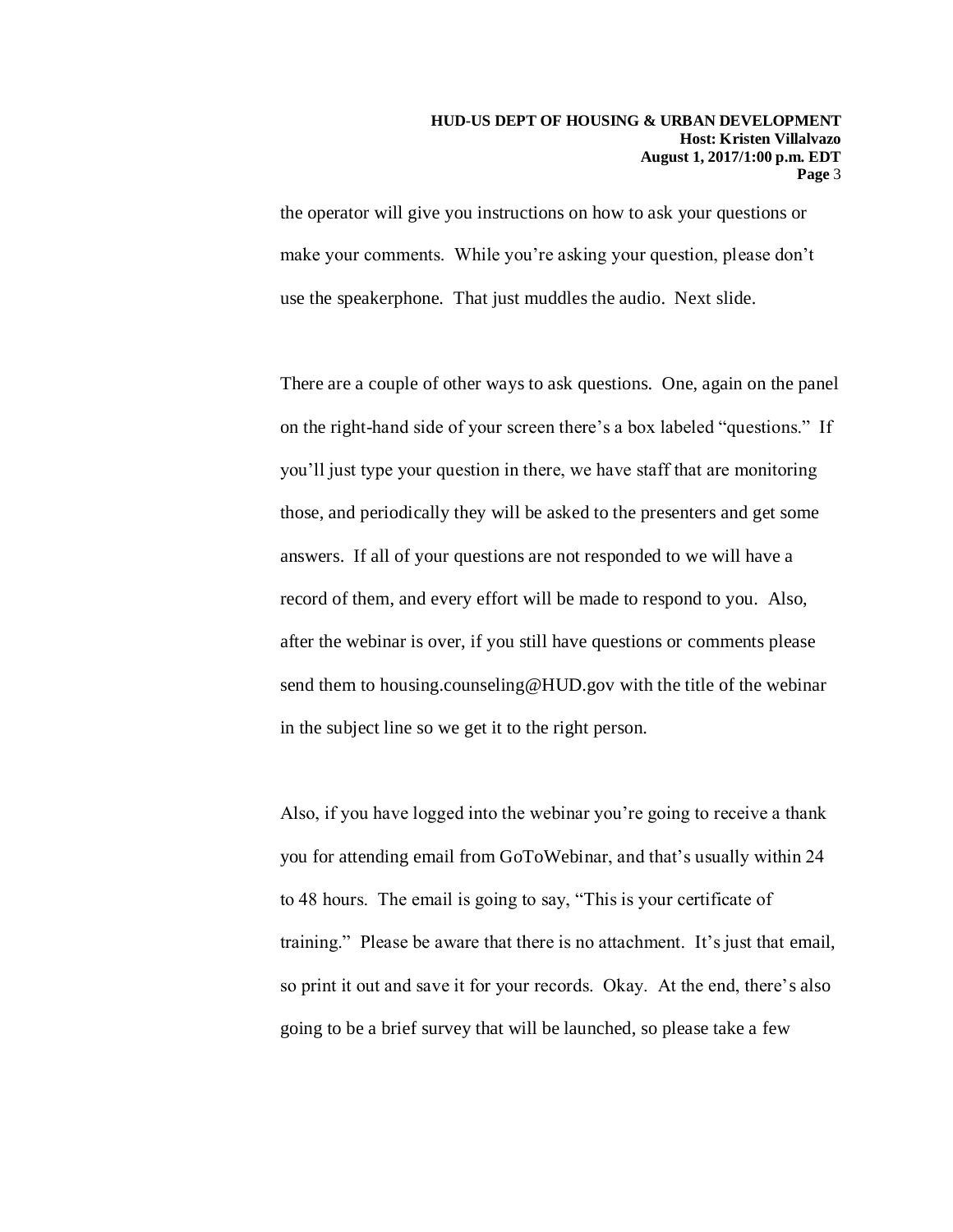moments to respond to that, because your input is very important as we continue to improve our webinars.

At this point I will turn it over to Kisha Wright, the Deputy Director of the Office of Oversight and Accountability. Kisha?

Kisha Hi, yes. Thank you, Ginger. Good afternoon, everyone. As Ginger said, my name is Kisha Wright. I'm the Deputy Director of the Office of Oversight and Accountability within the Office of Housing Counseling. It is my pleasure to welcome you today to today's webinar, which is on Managing Expenditures and Avoiding Recapture of Housing Counseling Funds webinar. We're so pleased that you're able to make it today. This is a very important webinar.

> It's designed to provide you a definition of recapture, some kind of reasons why recaptures occur, and as well as provide tips, and we can answer some questions in regard to help you as well as your agencies avoid the recaptures in the future. We're pleased that you're here joining us today, that so many of you are in attendance. It definitely shows your commitment to HUD's Housing Counseling Program, and what you would need to do in order to spend all your money down.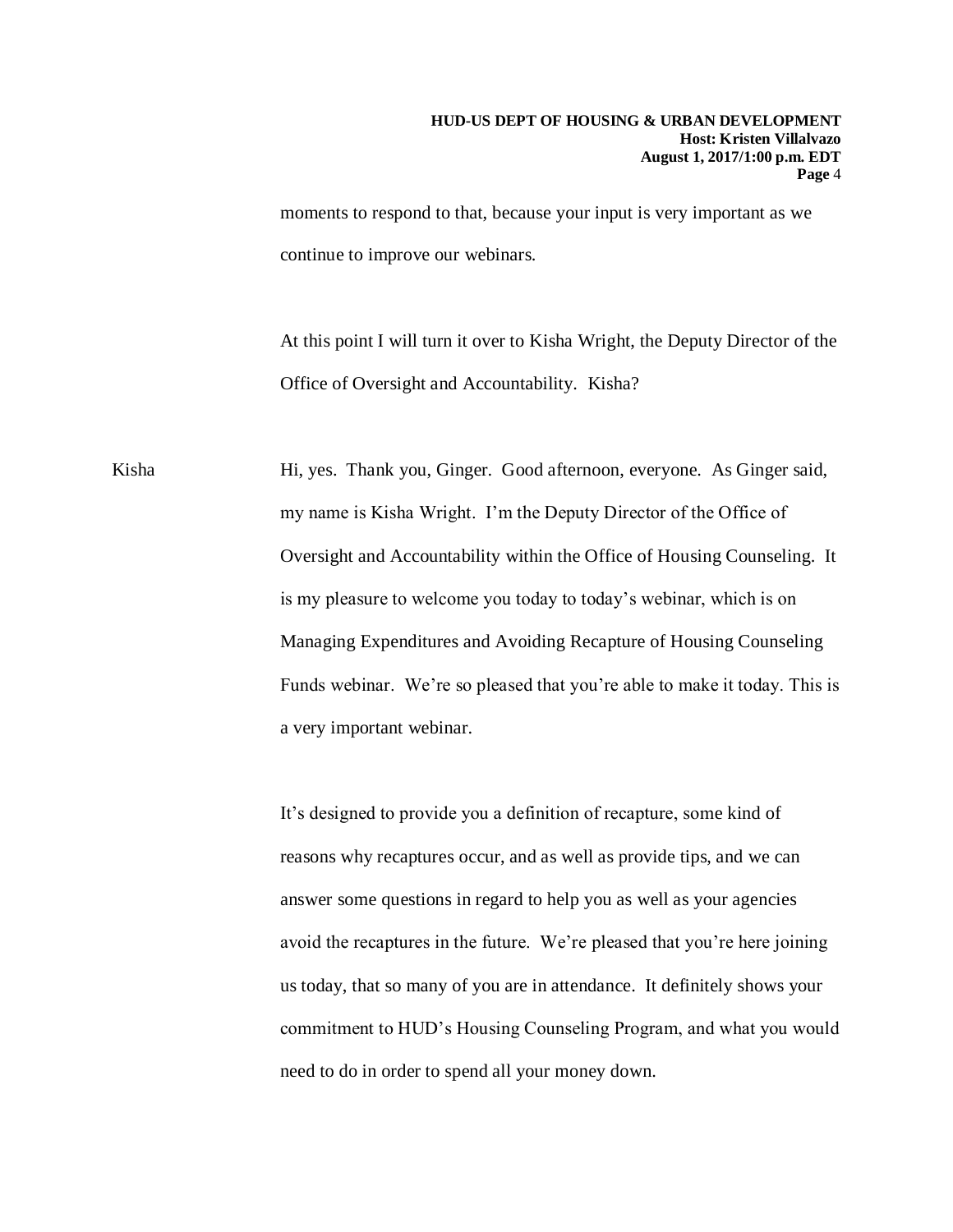Thank you for attending, and now I'll turn it over to Shawn and Les, who are our technical assistance providers, ICF, who will start the training. Shawna?

Shawna Thanks so much, Kisha. Good afternoon, everyone, or good morning if you're on the West coast. I'm Shawna Moraille, and I am the day-to-day person who works at the Office of Housing Counseling on a couple of technical assistance grants, and I've been working with Housing Counseling since 2014. I also have funded a lot of housing counseling agencies when I worked in local government.

Les Warner, do you want to say hello?

Les Sure. Hello, everybody. My name's Les Warner. My background before coming to ICF, I worked at the state level for about 20 years, and so worked with local governments and nonprofits in program administration, keeping in compliance with all the federal requirements, and that included some work done with the Housing Finance Agency, which was providing housing counseling funds to a number of nonprofit organizations around the state.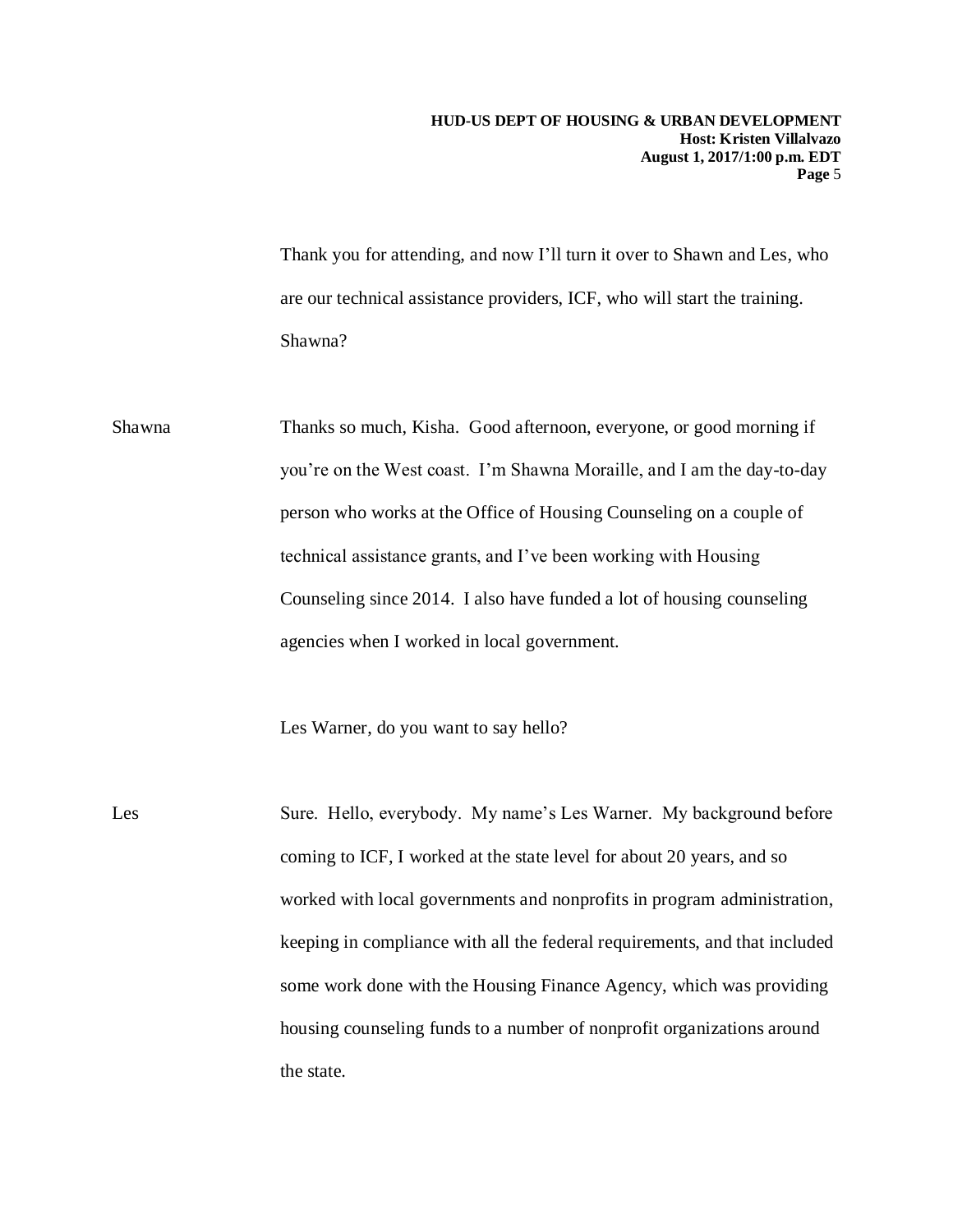Shawna Thanks so much, Les. We are so happy that we are joined today by two folks who work within HUD's Office of Housing Counseling. We have Carolyn Hogans, from Oversight and Accountability; and Shawn Rich, from Policy and Grant Administration. They will be fielding your questions. These are the folks that Kisha and Ginger mentioned are available in the questions box, and they'll also be talking throughout the presentation as necessary.

> Let's just take it away, and talk about how to avoid recapture and definitely managing those expenditures. Here is our agenda for today. We have two parts that we're going to cover. The first one is a little bit of data on recapture trends that we've been seeing the last couple of years. Then I would say the bulk of the presentation is really going to be in Part 2, which is when Les is going to come in and talk to you about strategies for spending your housing counseling funds. Then we will open up the phone lines at the end of the presentation, as we mentioned, for some Q&A if we didn't cover everything sufficiently on the webinar, but you can certainly chat in your questions in the meantime.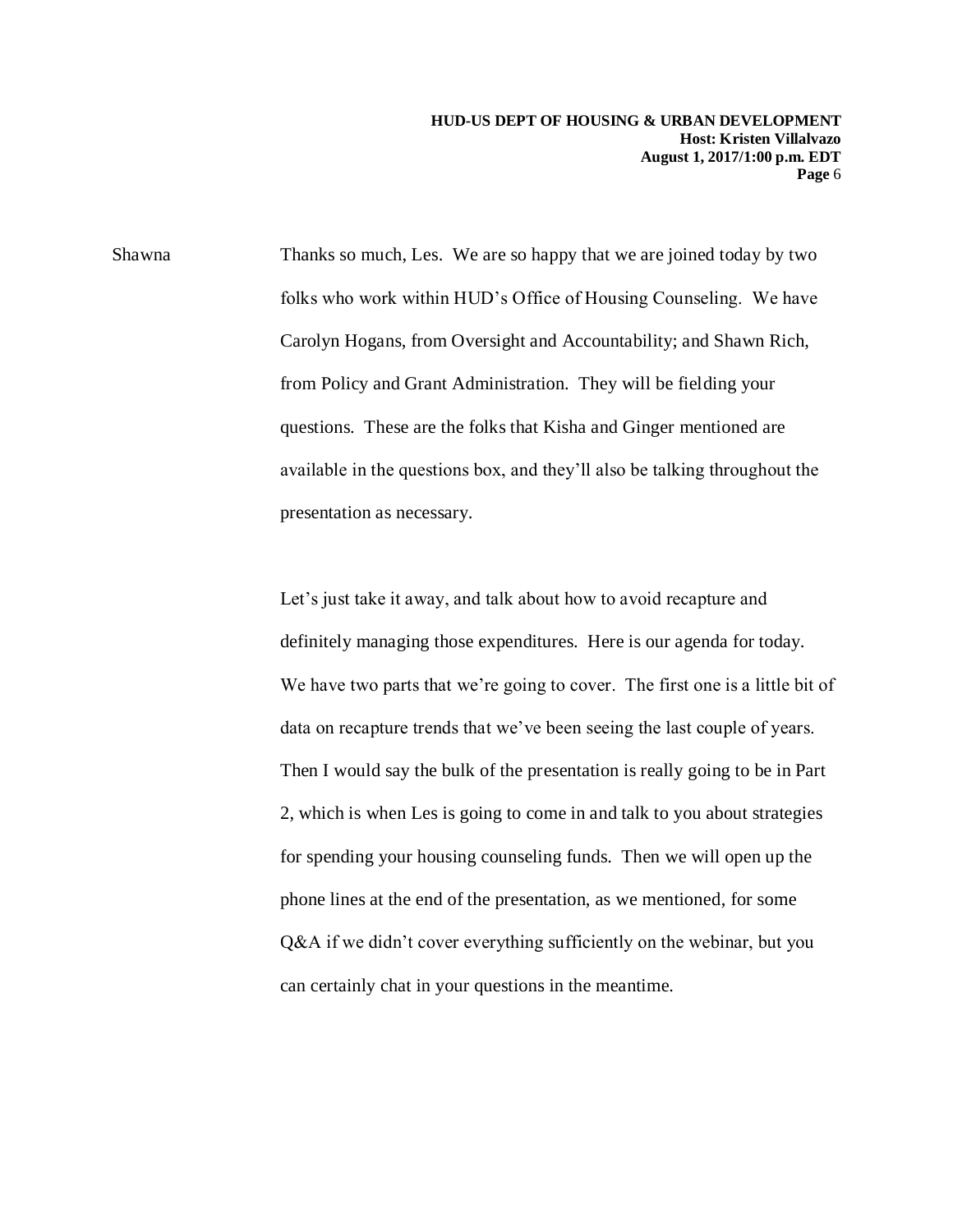As we get started here, we wanted to find out what type of organization do you represent? This first polling question helps us. As you folks might have realized when you registered, only your email is a part of the registration, so we need to know, what type of organization are you?

The first option is you're currently participating as a local housing counseling agency. You might be option 2, which is participating housing counseling agency as a sub-grantee, which means that you're funded, or you might be an affiliate of an oversight agency. Oversight agencies is option number 3, which includes HUD-approved intermediaries, which might be national, it might be regional, state housing finance agencies, or multi-state organizations. Option number 4 is that you're nonparticipating. Maybe you simply had some time on your schedule this afternoon, and you'd like to learn more about HUD's housing counseling program, so let us know if you're a non-participating agency. Then finally, we might have some HUD staff who also might be in attendance as well, so we'd just like to see who's out there today. I believe the polls are open, is that correct Jane?

Jane Yes. We're ready to share the results.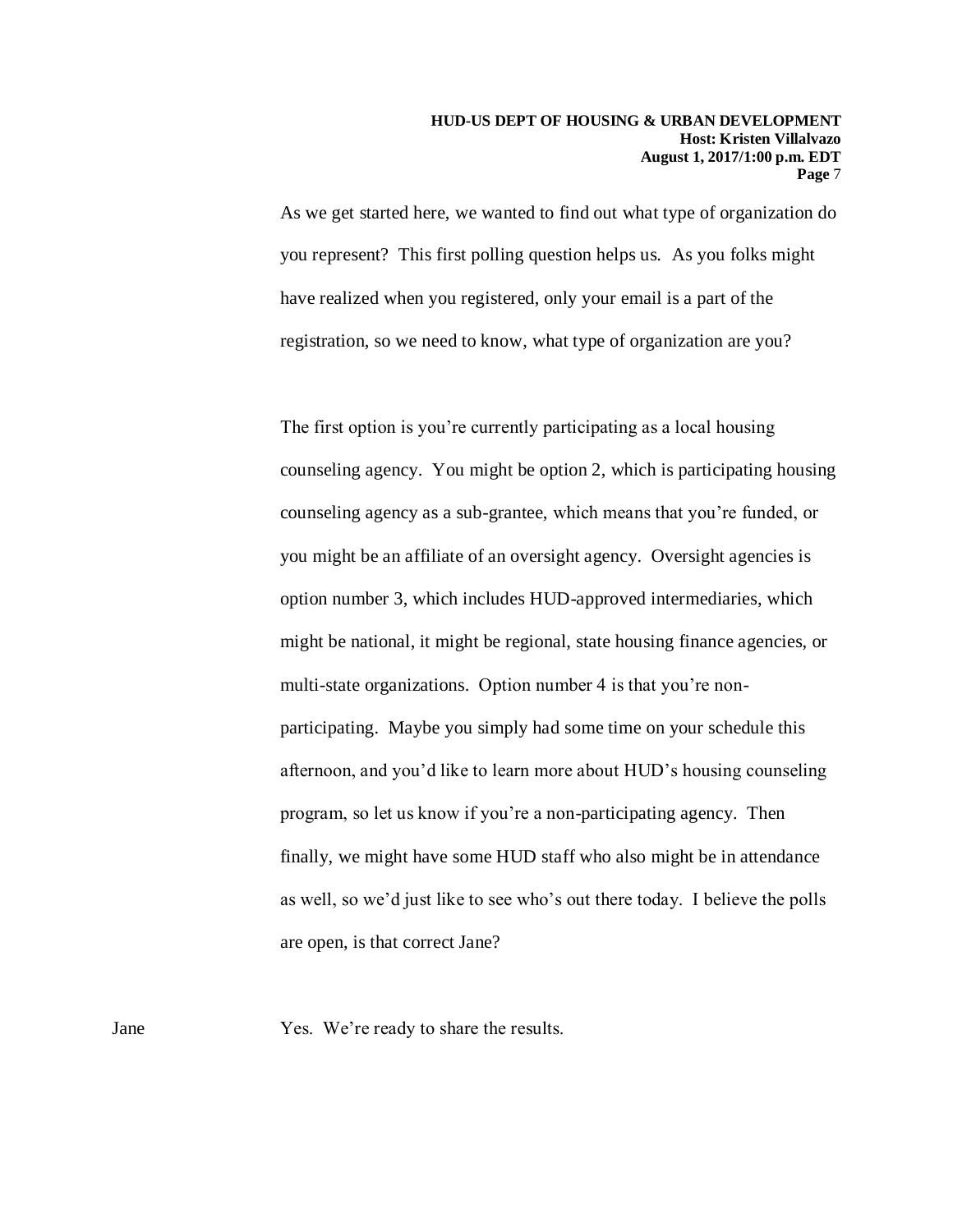Shawna Okay, great. Go ahead.

Jane Okay. Well, we have 37% local housing counseling agencies, 22% participating agency or sub-grantee or affiliate, 24% represent oversight agencies, 10% non-participating and 6% HUD.

Shawna Okay, terrific. Among options 1, 2, and 3 that were presented, it sounds like we have a good percentage, at least 25% in each category, so that's super helpful. We a nice mix. This is exactly what we had planned for in the material, so it's always helpful to receive that feedback. Then the 10% of you that are non-participating, welcome. We are very happy to have you, and hopefully you enjoy the presentation today.

> We wanted to start off with simply, we're going to talk about what recapture, we're going to talk some trends. Like I said, we have a couple of data slides. First, I want to take a second and just make sure that you are a little bit aware of the process that we went through. In terms of recapture, and kind of looking at who could we touch base with out there who are high performing agencies, we had some informal conversations with participating agencies of all sorts. We talked to several local housing counseling agencies, we talked to a couple of state housing finance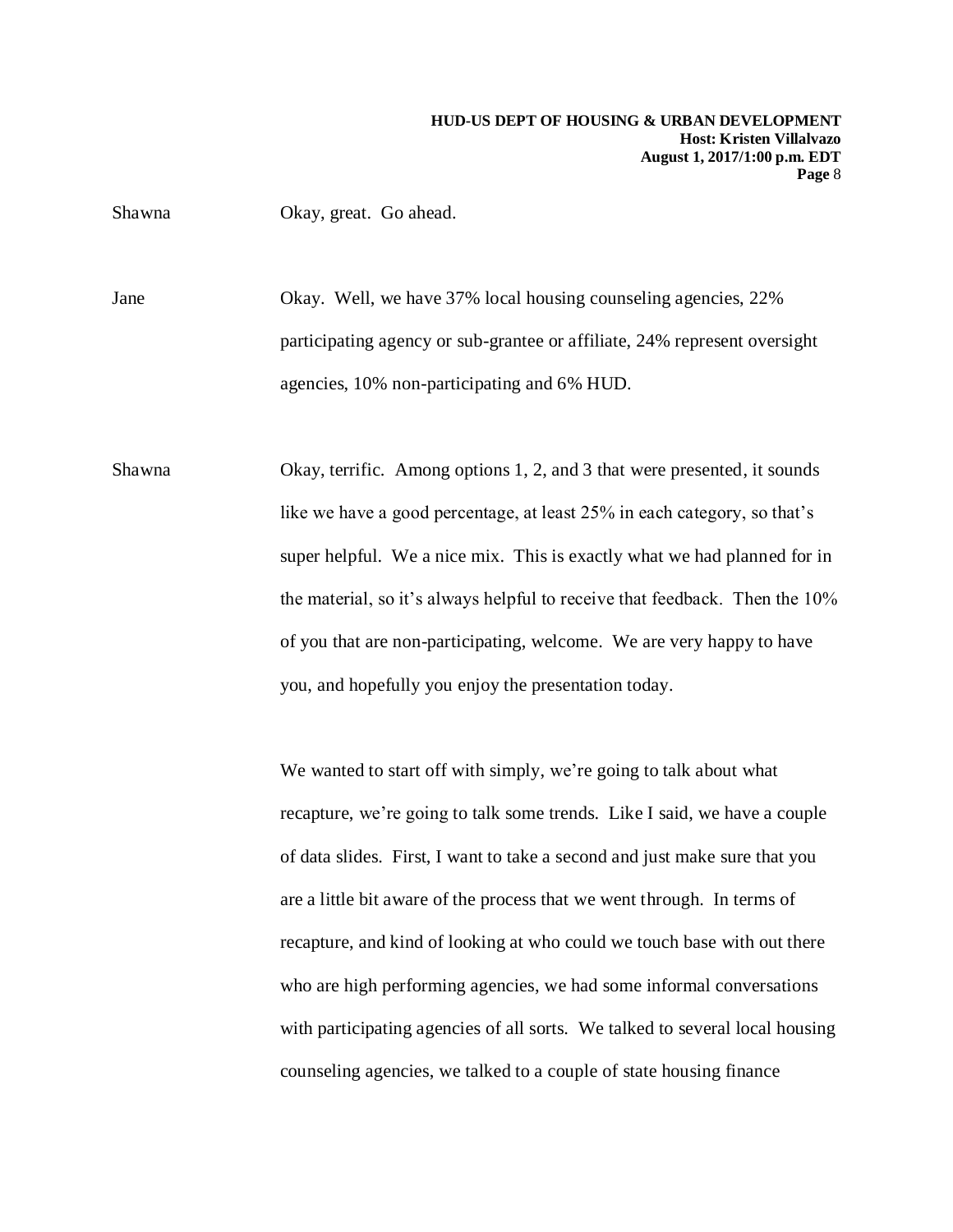agencies, as well as an intermediary, so we have a nice group of people that provided us with feedback about what do they do, so we thought we would let you know that we had a little bit of background piece that we conducted before putting together this presentation.

There will be eventually some guidance, some written material that is accompanying this webinar that we'll also be looking to prepare for the Office of Housing Counseling. There might be some checklists or tool kits, you guys might even chat into the questions box if you have ideas on either something you've already developed, or potentially would like to see developed by HUD's Office of Hosing Counseling. We're all ears for what you might need in the field.

Let's talk a little bit about what is recapture in this particular section. We wanted to make sure that as folks remember, you do have a grant agreement. Your 2017 grant agreements may also be in your hands very shortly, and there is a section there that talks about funds recapture. This is about unspent funds. When we talk about managing your expenditures, we're really trying to make sure, that as Kisha said earlier, that you are expending all of them. There have been some instances where people have not spent all of their housing counseling funds for a variety of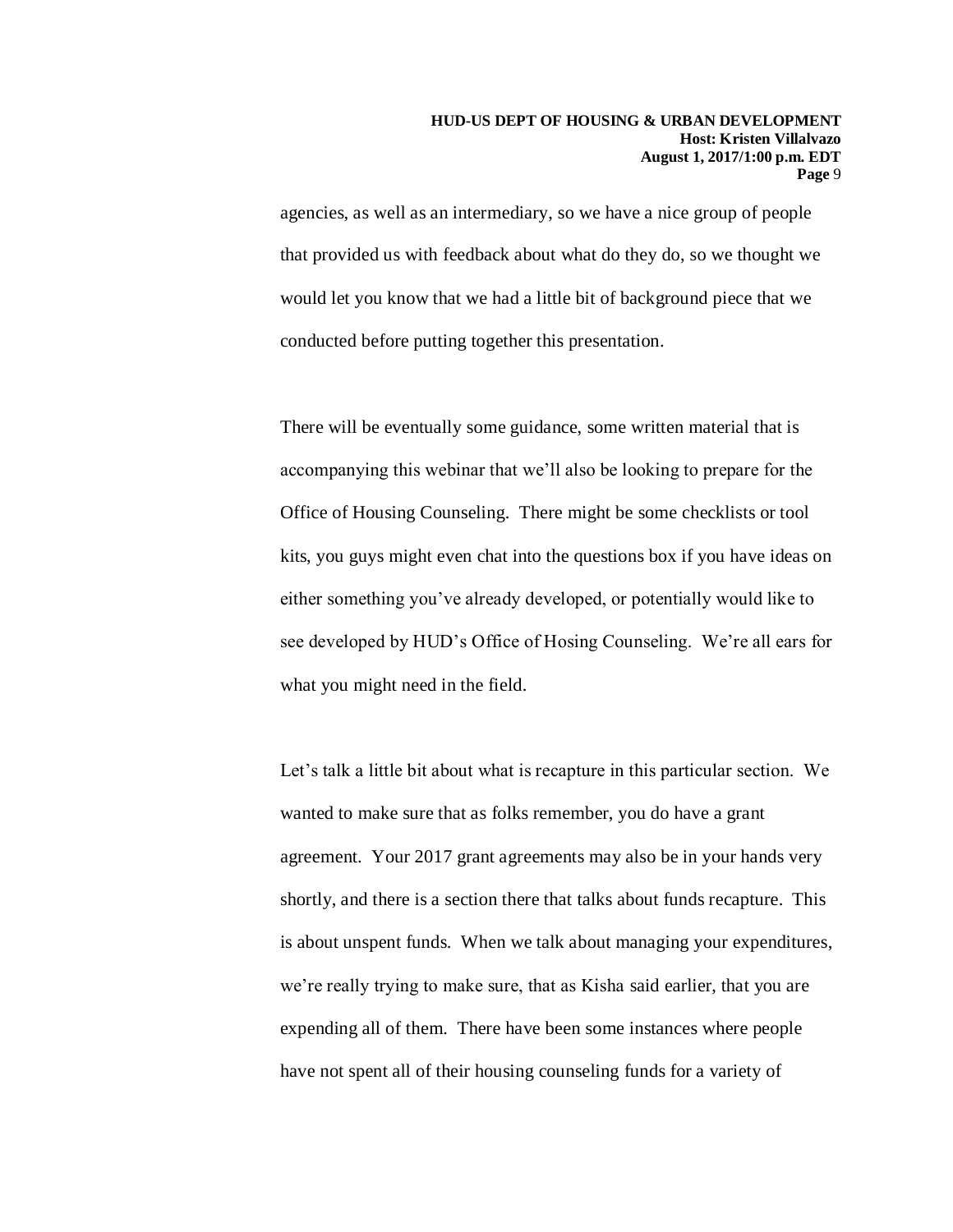reasons which we'll touch on in the presentation, but this is what we're really talking about, is unspent.

As a grantee of HUD's Office of Housing Counseling, you need to be working with your HUD point of contact as much as possible, and keep them updated on how you're doing with expenditures. Obviously, you're going to be doing that through your quarterly reports, but also as conversations are had with your HUD point of contact, that's really important. These unspent funds may be used for future notice of funding availability or NOFA, or in any way in which HUD is authorized to use these funds. They would rather you spend it after you receive funds from them from the beginning, so we just want to make sure that we cover that a little bit, so we're talking about unspent funds.

We looked back and the Office of Housing Counseling provided us with some data from HCS, and we wanted to first look at your local housing counseling agencies out there to see okay, how are you doing related to the last couple of federal fiscal years? You will see on this particular slide that we're really talking about \$500,000 that remained unspent over a three year period. Out of \$11 million, we have close to \$500,000, and as you can imagine, \$500,000 could be used by other agencies, so this is the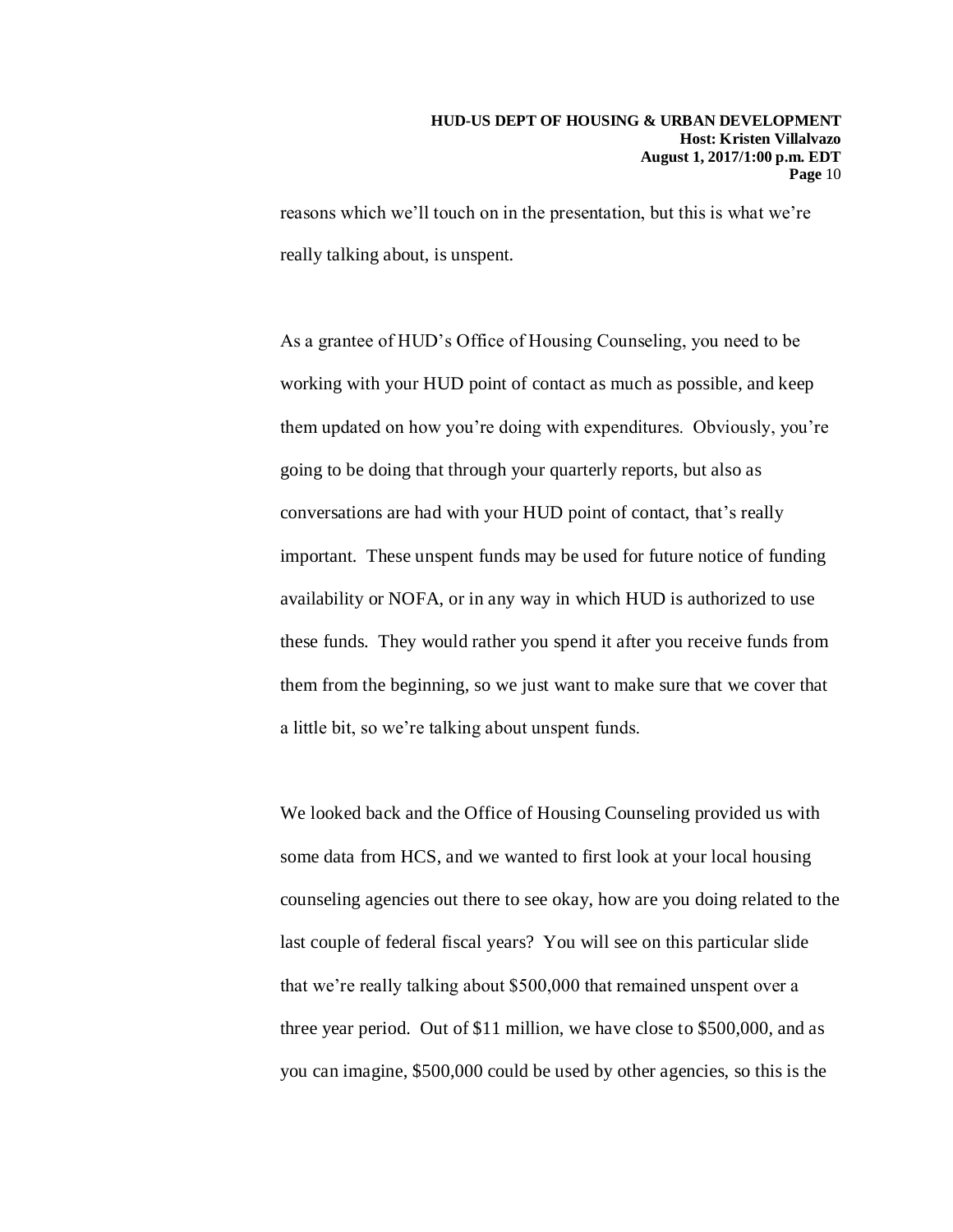trend that I said that we're trying to pay attention to and make sure does not happen in the future. This is your bar chart just with the raw numbers, and then the next screen here shows a pie chart. We're talking about a small percentage, but you can see it's still a lot of money on the table. This is really higher percentage than we ever want to see in the program for local housing counseling agencies.

We also thought for those of you on the call who represent oversight agencies or might work with an oversight agency, okay, and that's where you get your funding, we separated out HUD intermediaries from State Housing Finance Agencies, and in terms of intermediaries the recapture amount was close to \$240,000. Then for State Housing Finance agencies was a little bit lower here in terms of just total award dollars. For the percentage, actually I think those were swapped. It should be State HFA on the left, and Intermediary on the right, because this is the correct slide. So, intermediaries had a lower percentage of unspent funds, and state housing finance agencies had a little bit more. We will quickly revise those slides and make sure that you guys see those on the website once they're in the archive, so just cross that on the last screen, is this is the correct one.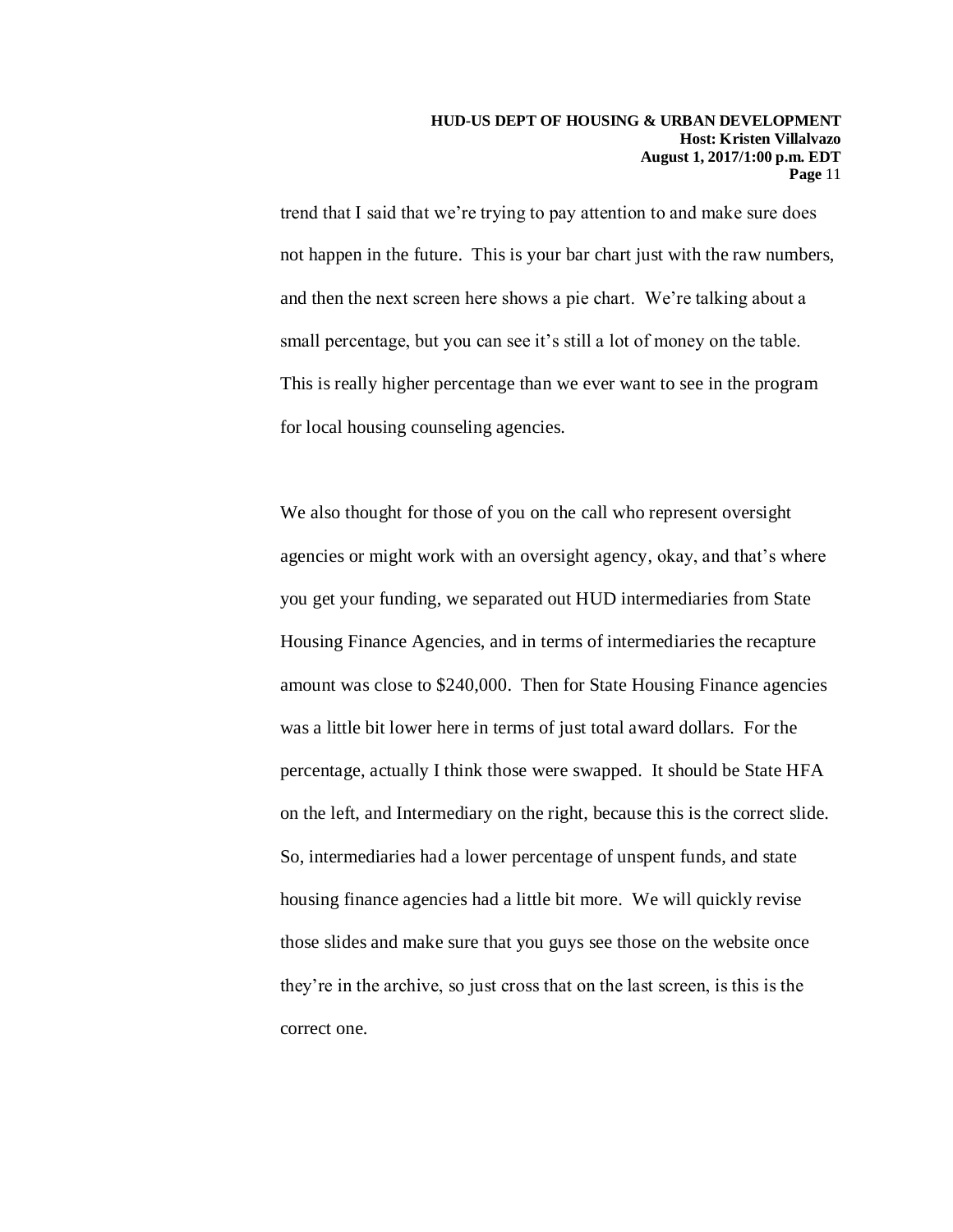We're really talking about a larger dollar amount for State Housing Finance agencies over the last couple of years, and really these percentages should be as close to zero as possible. We looked around, and we also talked to a lot of very experienced HUD points of contact, and we looked at the reasons why agencies experience recapture. Often it was simply a lack of staff or agency capacity. They were unable to find costs that they could attribute to the grant, things like that. We found more often just agencies weren't very nimble. They had an inability to reprogram funds quickly, so we'll talk about reprogramming when Les talks in part 2, but being nimble is really going to help you guys. Those that could not spend all of their funds had problems reprogramming.

They might have just simply, they don't have the right systems or tools in place to address their grant awards. There are many high performing agencies that are looking at their data weekly, monthly, bi-monthly. They're looking at it more often to make sure—and they have tools in place to make sure that they're well on track to spending their housing counseling funds. In a couple of instances we heard from some folks that simply couldn't determine what costs were eligible for the program. We know that labor costs, as well as other direct costs, both are eligible. Some agencies simply just do labor, and that's totally acceptable, but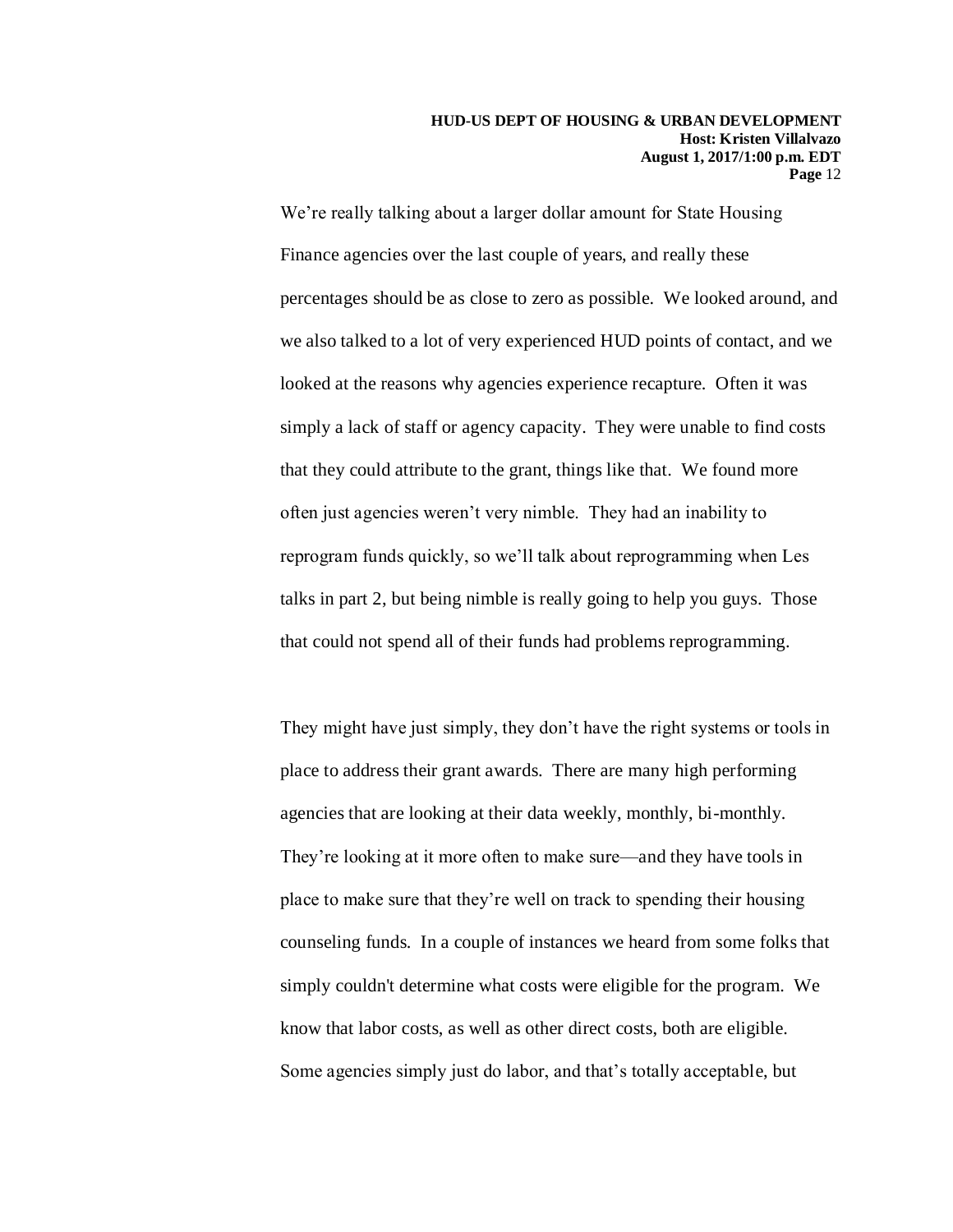some people had some eligibility of cost questions that unfortunately they didn't go back to their HUD point of contact, they didn't consult their grant agreement, or look at their NOFA application, but it's all there for you. That was limited, but still something that's worth mentioning.

What Les is going to touch on in the next section is really looking back to the beginning of the federal fiscal year, because we found that those that had recapture issues simply lacked the authority. They were unable to go back to October 1 of the federal fiscal year to start recouping eligible costs. We really want to have you guys think about your grant expenditures all the way back to the federal fiscal year if at all possible. Some of you cannot because of your agency policies, etc., but that is something that we really want you to start paying attention to if you're not today.

Reasons to avoid recapture, basically it doesn't help when HUD, Sarah and others on Capitol Hill and really talking about the benefits of HUD's Housing Counseling Program, and really furthering all the good things that you folks are doing out there to try to get additional funding. When they see unspent funds, doesn't look at good at the time of Congressional appropriations. It has also been a consideration in previous NOFAs, so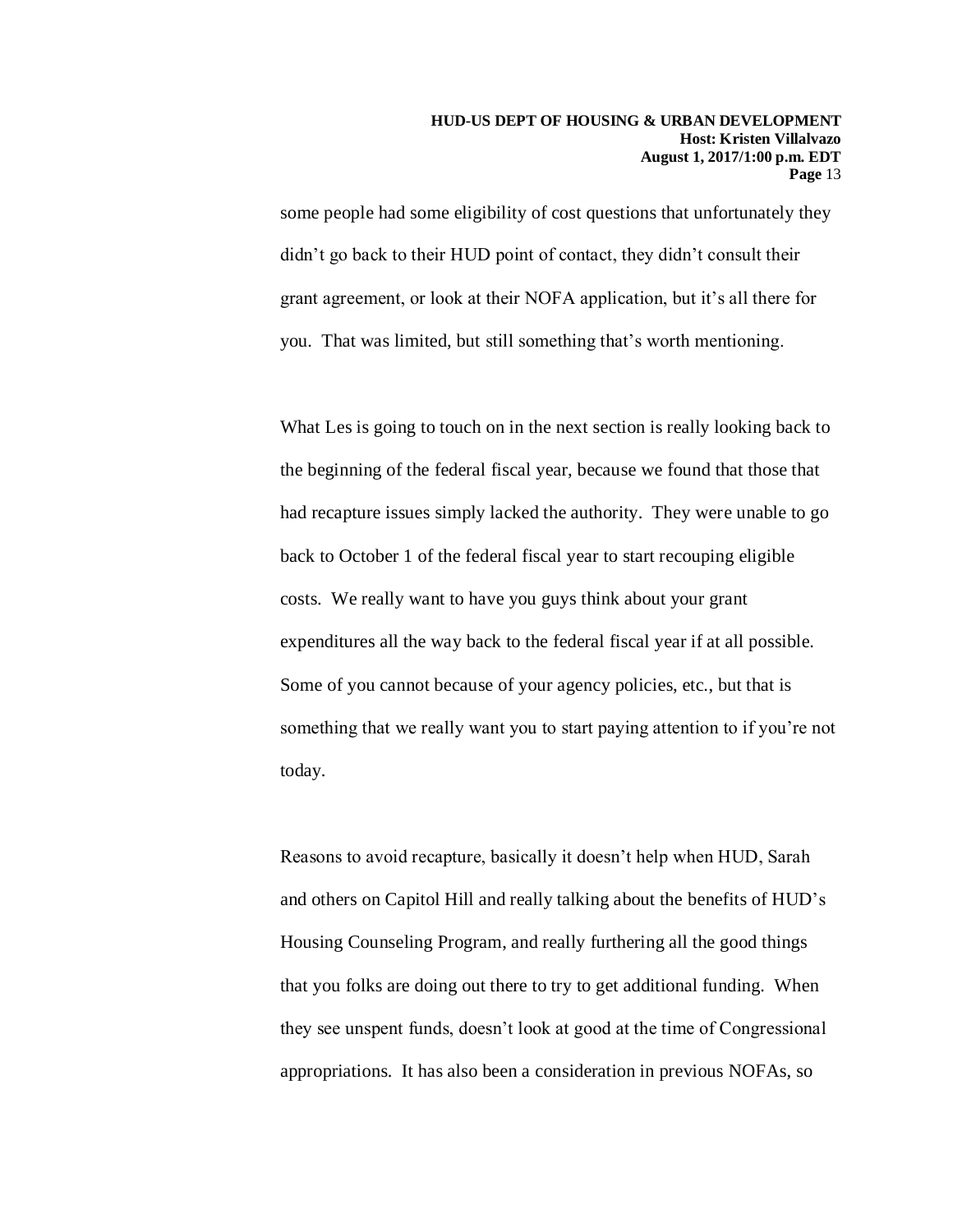you want to make sure that you're spending all of your funds so that you can continue to receive Housing Counseling funds from HUD in the future. They definitely take a look at it, typically at the time of the next NOFA to see how you're doing.

It is unnecessary administrative burden. It's not just on you guys as the grantees, but also on HUD, and HUD points of contact. This is something that everyone pays attention to. Even if the dollars don't look sizeable to you, it does take a lot of time to work this out, so you want to reduce administrative burden as much as we can.

There are other high performing agencies who could've spent the money, they could have spent that half million that we mentioned for local housing counseling agencies. I think some of you, if you're nonparticipating, you could certainly use the money. We definitely want to make sure that recapture is hardly anything in the next couple of federal fiscal years. I just wanted to cover a couple of things like that.

We have our next polling question that is available for you to go ahead and do. Have you ever thought you might be in danger of not spending all of your housing counseling funds? Have you ever thought that you may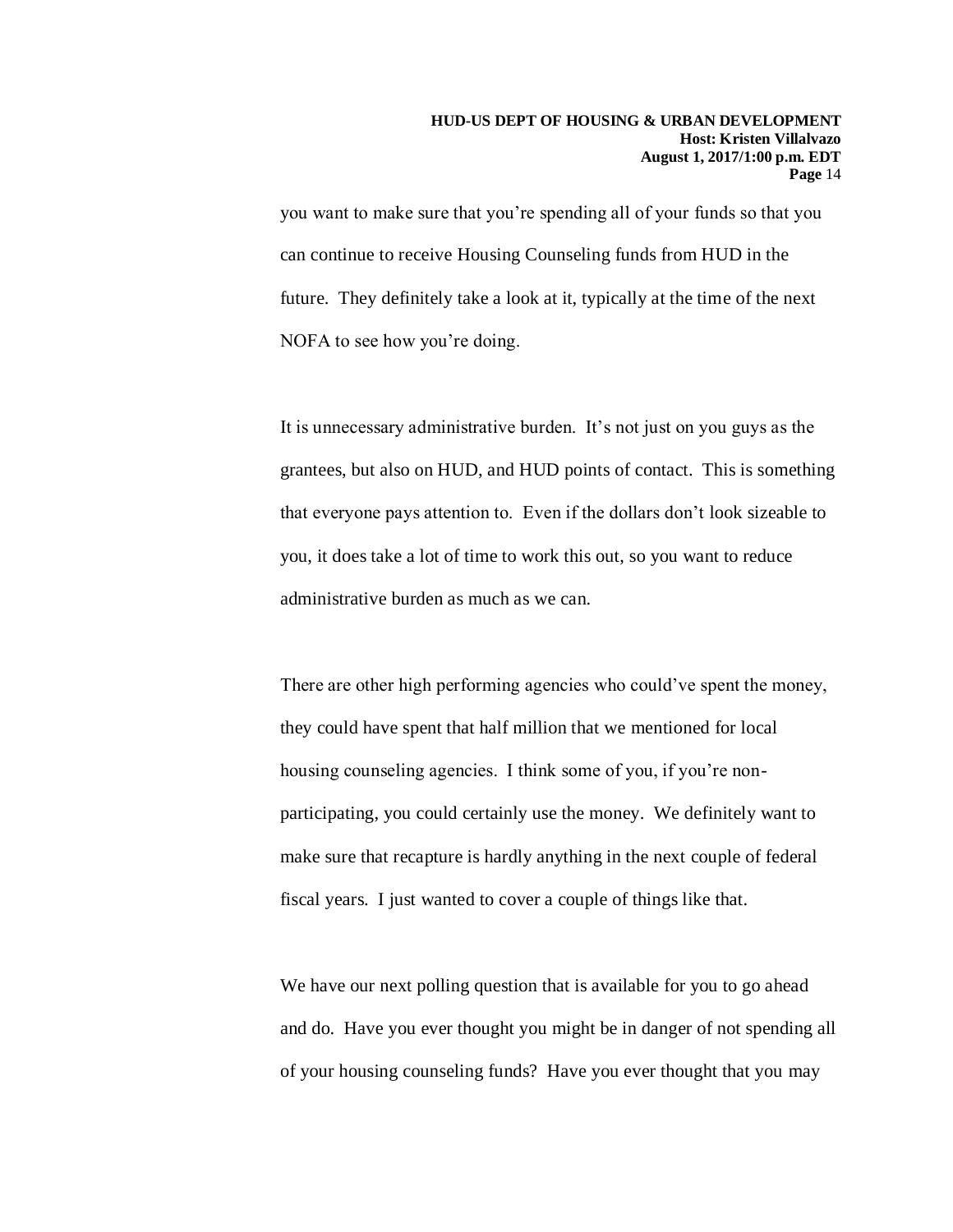be in danger? Answers are obviously yes, no, or don't know, totally fine if you don't know, but it's always good to know if folks have been in this boat before, and this will lead us into the next section, which is what Les is going to cover.

Jane Well Shawna, it's pretty close here. Forty-three percent said yes, 49% no, and 8% don't know.

Shawna Okay, wonderful. Okay, so again, totally fine for those of you that don't know, but those that said yes or no, I think either way we could look at this. Being in danger of not spending all is fine as long as you do spend it all. Those of you that said yes, you're winners as long as you spend all of your housing counseling funds. Those of you that said no, you're probably really good at tracking your funds, and potentially spending your funds early, which is going to another technique that Les mentions in the next section.

I'll go ahead and turn it over to Les Warner to cover Part 2.

Les Great. Thank you, Shawna. As Shawna mentioned in the introduction, the way this was put together, we went through a process of talking with a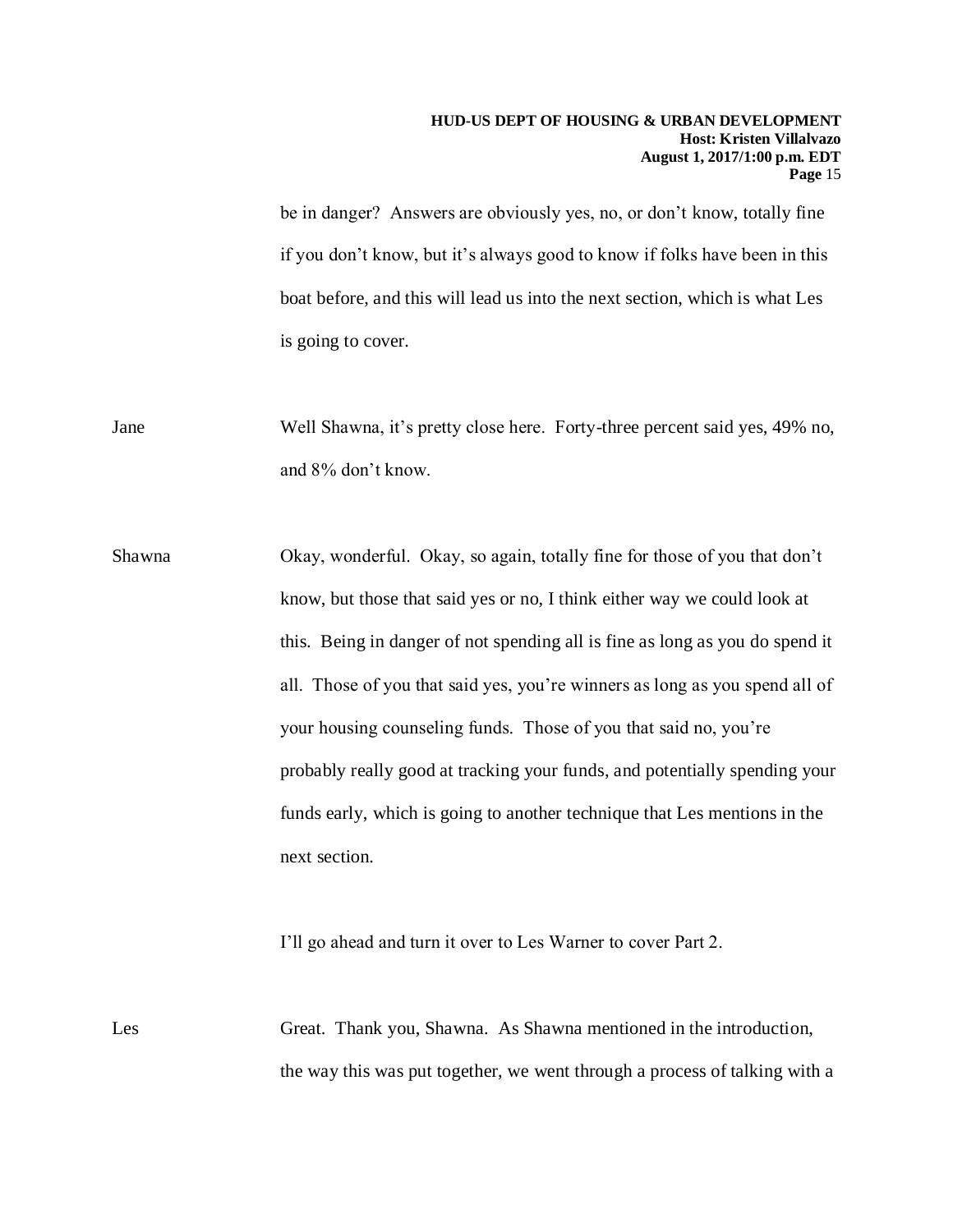number of agencies, and we heard some of the challenges that folks had experienced in the past on trying to make sure they expended all their dollars. We also got a lot of input from high performing agencies talking about the strategies that they used internally to try to make sure that they were going to be able to expend all of their funds. We'll be talking about a number of those techniques or strategies that were being used in this session. Now, keep in mind that we have a number of different types of agencies, so some of the strategies are going to be more appropriate for a local housing counseling agency, or perhaps a sub-grantee, or affiliate, but there are some other things that will be particularly a tool that an oversight agency might be able to use, so we'll try to point that out as we go forward.

As we were thinking about these strategies, we broke them out over the period of time. We've broken these into planning, this is pre-award, prestarting your period of performance, and then actions or strategies that you could utilize during that period of performance once the funds are in place. Then also thinking about at the close out of your project, what things could be done at that point. You might be surprised in thinking about we heard from many of the high performing agencies that there actually was quite a bit of planning and preparation that was done as part of this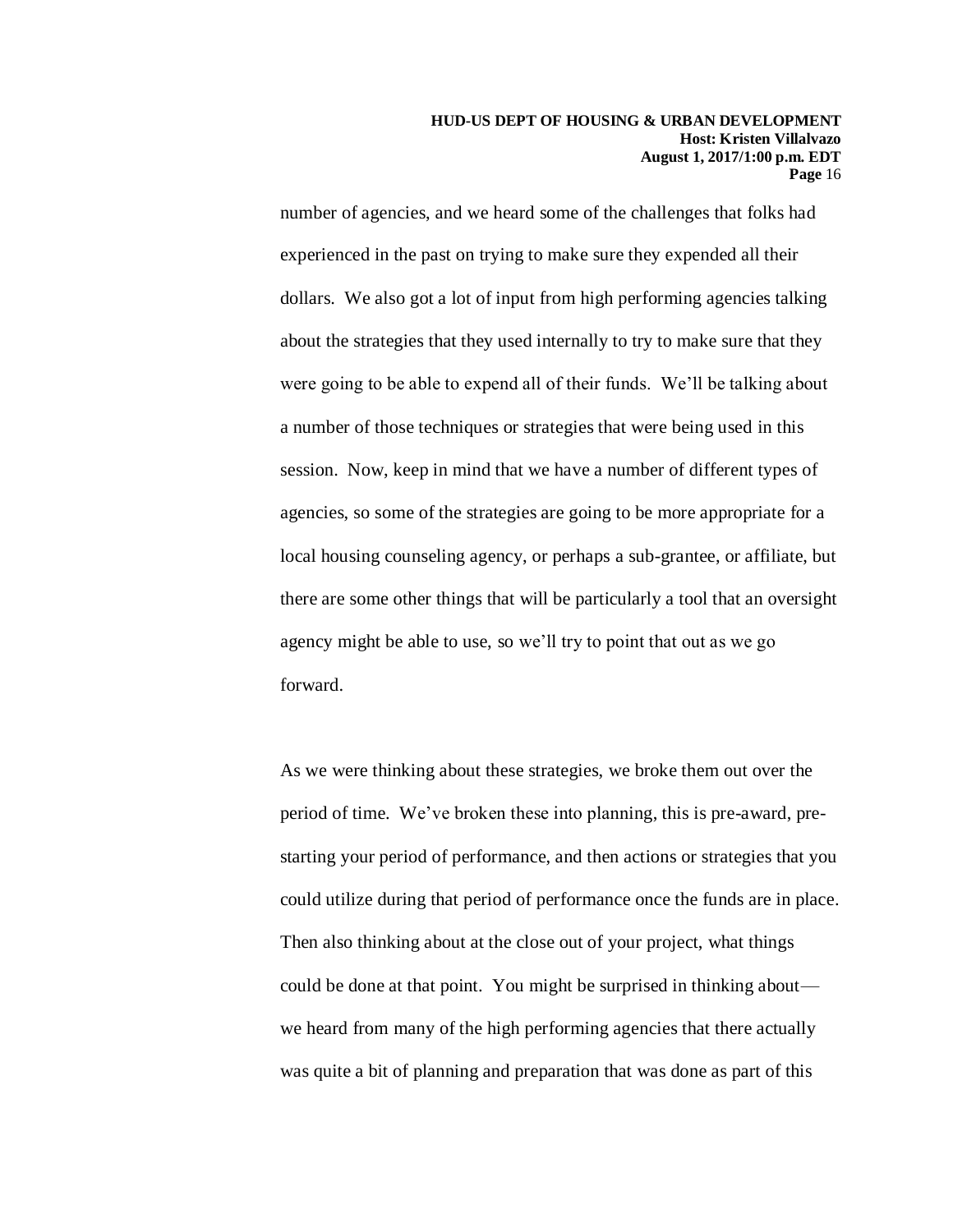planning phase to be positioned well to make sure that they were going to be able to launch their program quickly, and have the tools and systems in place to be able to deliver those services, and make sure that their program would move forward expeditiously during that time period. We also heard from folks that during that closeout period, they also were trying to evaluate, learn from what worked, what didn't work, to make sure that going forward that they would continue to use those techniques that were useful, and perhaps tweak their system a little bit for future operation.

Our next slide is just showing us a graphic of this. When we're talking about planning, we're really talking probably three to six months prior to the start of that period of performance. Then at the end of our project, we're talking about that 90-day time period where you, as the recipient of funds are working to file your closeout report with HUD as well as submitting your SF425 and the final invoice for your program.

Let's take a look at our period of performance. This is where some of our planning really comes into play. Your period of performance may vary depending on the type of award, but in this graphic we're looking at an 18 month period of performance for our housing counseling funds and recognizing that there is a delay in having access to those funds.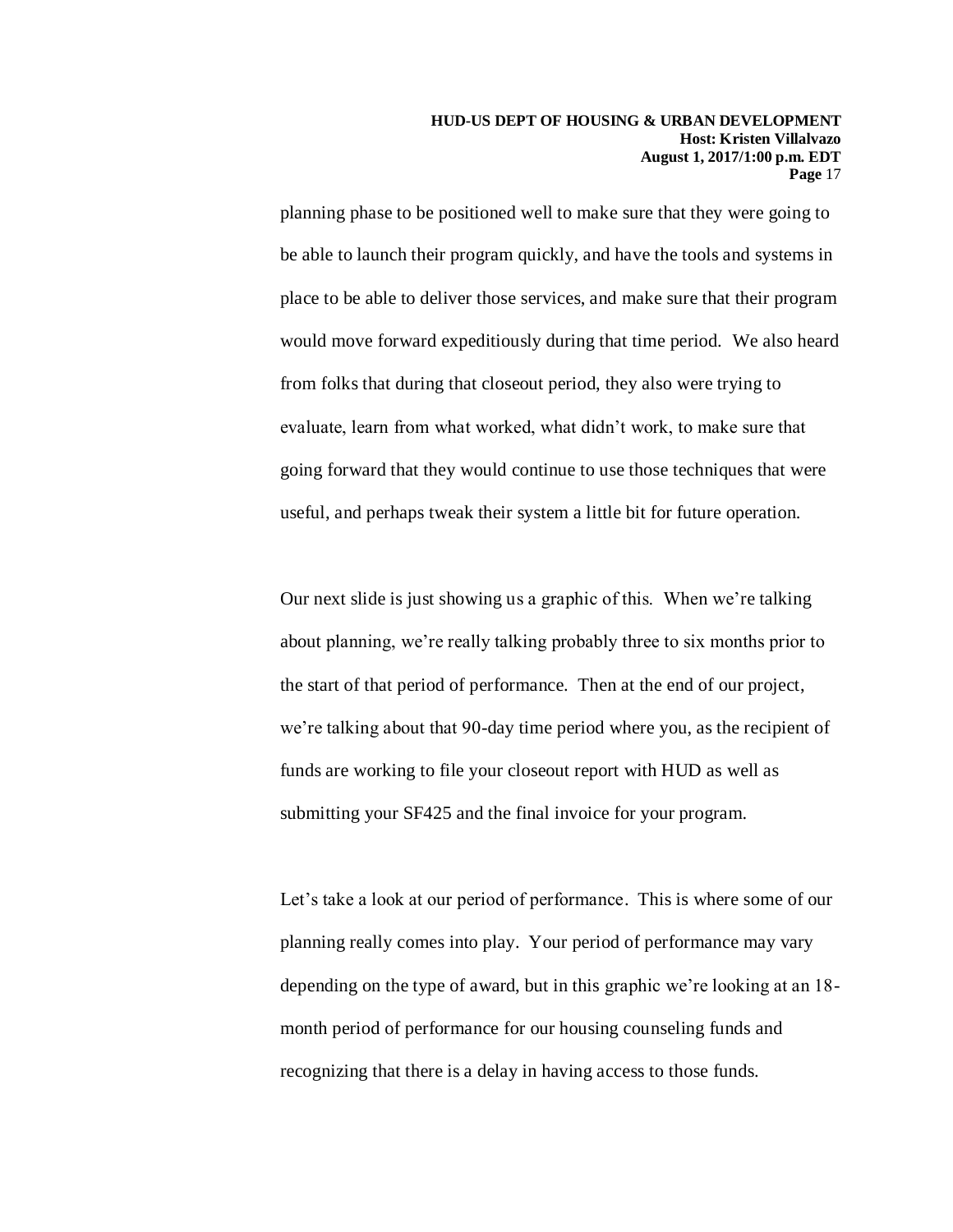As Shawna mentioned, some of our agencies in planning and thinking about how they're going to be able use their funds are tracking and preparing to be able to recognize costs and seek reimbursement for all quarters of their grant period. There are some other agencies that will not be able to bill or invoice, or recognize those costs for during the period when they don't actually have access to the fund. Part of our planning process is thinking about, for my period of performance, what's my period that I'm going to be recognizing and tracking expenditures that I'm going to bill towards my housing counseling grant, and recognizing, we'll talk more about this, that most of the agencies that we had the opportunity to talk with have a whole mix of other funds.

Of course, some of those other funding sources will have another period of performance and some priorities on that, so we're working within that context. During this time period is also where our oversight agencies were thinking about, as Shawna mentioned, this ability to reprogram funding, and wanting to have in place those systems on the front end to be able to track and monitor the process for each of their affiliates, and have the opportunity to perhaps be able to reprogram those funds late in that process to make sure that all of those funds were going to be expended.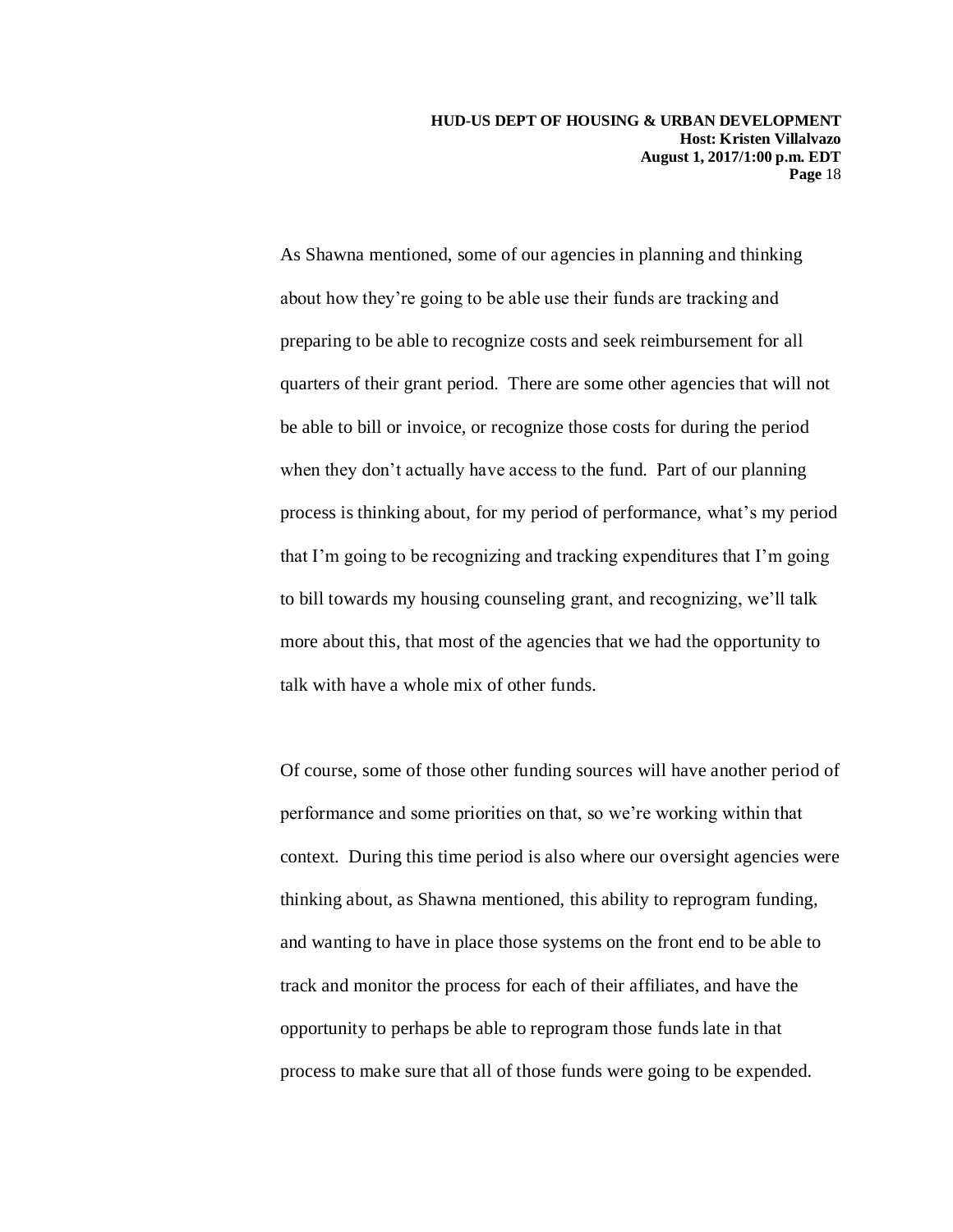When we look at our planning strategy, some of the general categories start with really looking at and knowing your local market. Not only is that a planning strategy, but that's really an ongoing function for you, as a housing counseling agency working within that local context, and generally within a network in your service area. This helps you to be aware of other opportunities that might be available, but also is part of being able to try to be part of a comprehensive approach.

Often, housing counseling funds are only one portion of that overall strategy to try to provide a comprehensive assistance. We heard from many folks that being part of that network helped them to identify where there were gaps in services, and also help them to anticipate where there were opportunities that might be an appropriate use for their housing counseling funds. That also helped these organizations to recognize what the other resources were within their market, who the other partners were on that, which helped them anticipate what their case load would be, and anticipating the staffing that would be needed for their organization and also in conjunction with their other network partners, so really keeping an eye on the market and what their role might be, and how that might evolve over time.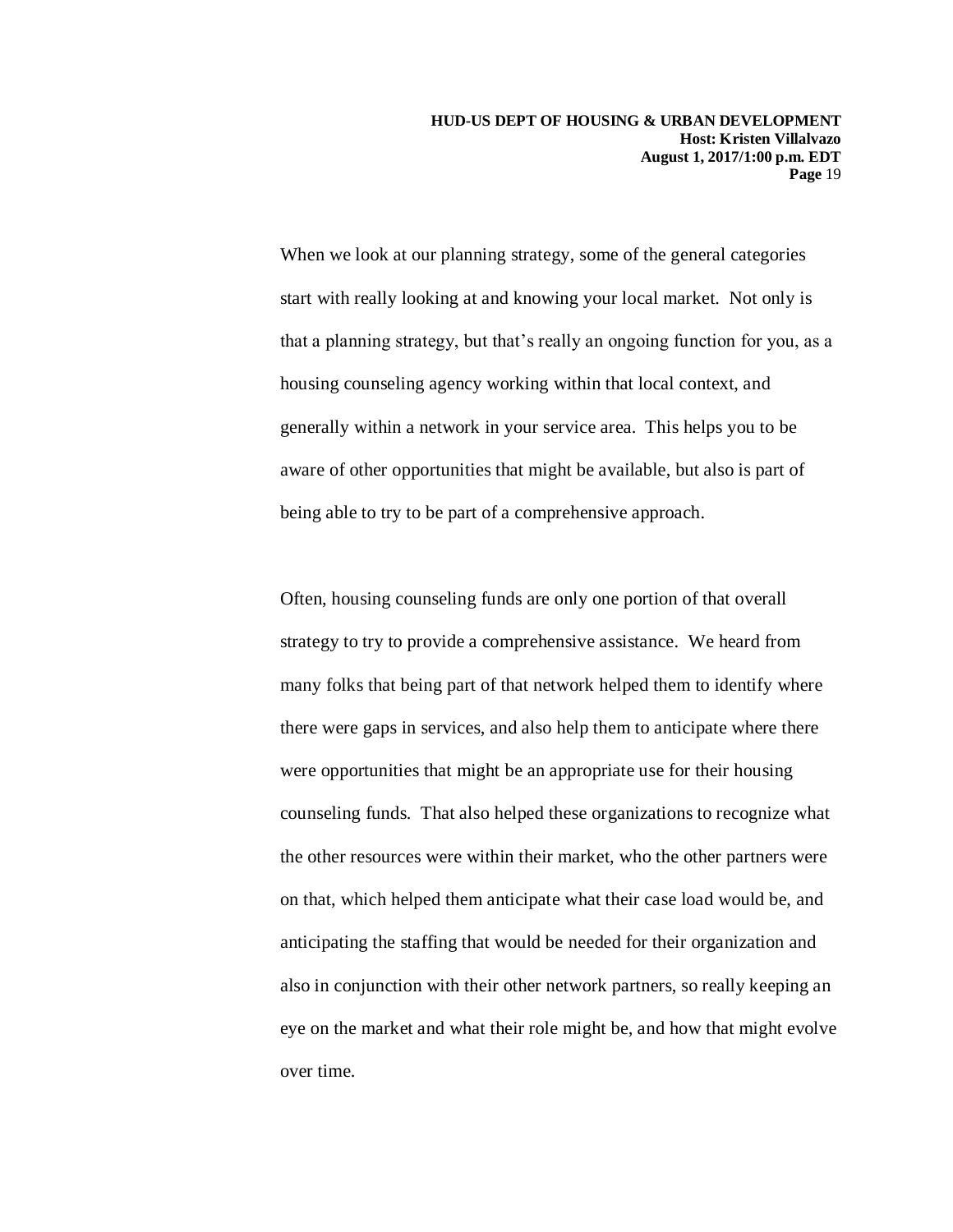From the oversight agencies, many of them talked about how they were administering their grant application process, how they were determining who their partners would be in this, the affiliates and sub-grantees that would be running local programs, part of that collecting information about the capacity of those other organizations. In some cases, we heard from oversight agencies that had put in place a rating and ranking system in trying to determine how they were going to essentially spread the funds that they received across those organizations based on market needs, based on capacity of each of those organizations. As part of this, this is where oversight agencies often began to think about how they track over time, how the spending was happening with those organizations, and setting in place the ability, if needed, to be able to reprogram funds when it became obvious that there were issues on expending those original allocations.

On our next slide, we're talking about our cost strategies. Really, this is in the context and thinking that most of our agencies, the housing counseling funds were really a small portion. We heard that in most cases they were less than 20% of that overall operating budget. Part of the planning is looking at the overall operating budget, and determining how and when the housing counseling funds would actually be used. In some cases, we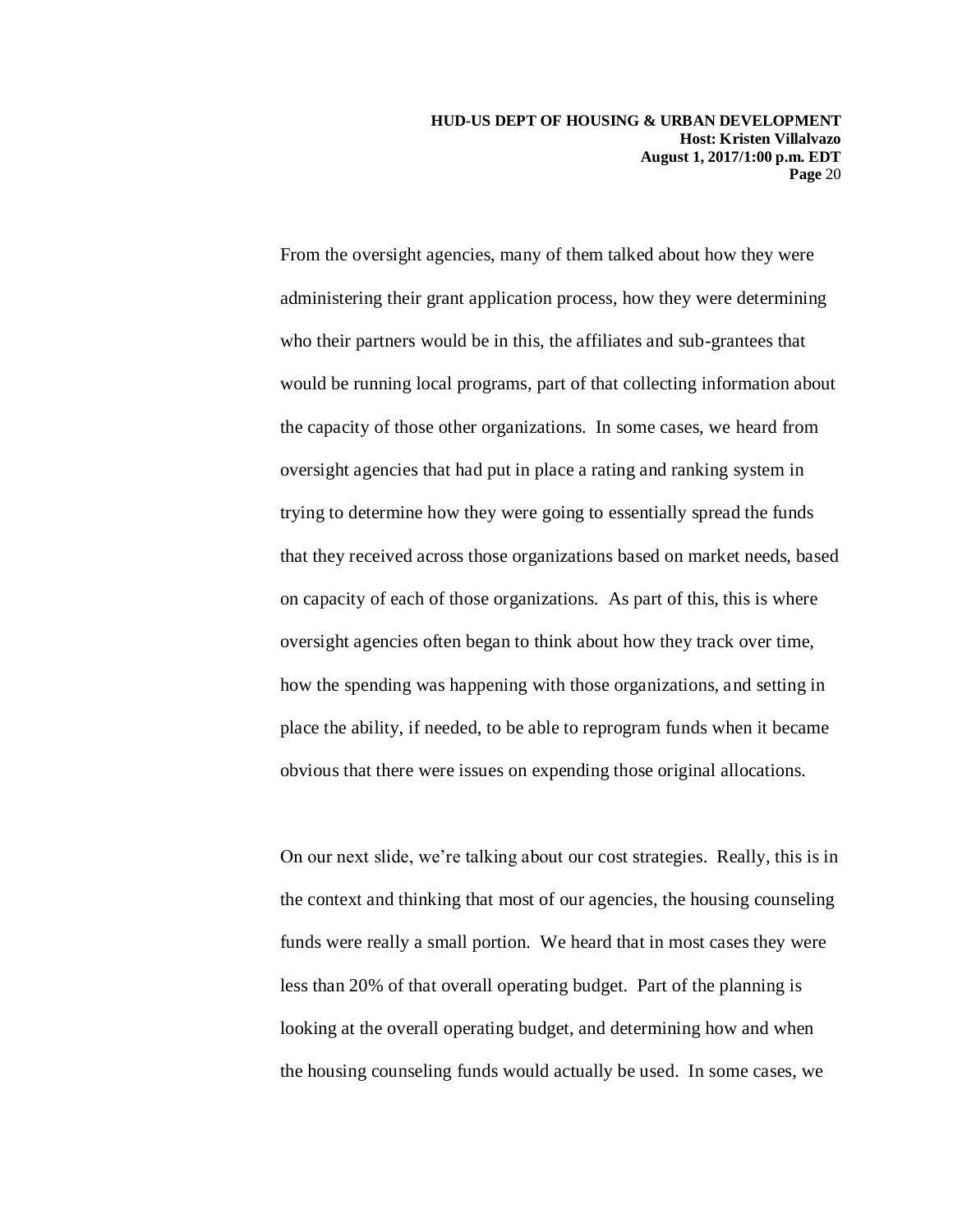heard from organizations that said that they, within the first two quarters of their period of performance had billable hours that they could spend down the entire amount. Other organizations were essentially prorating those funds across each of the quarters that those funds would be available, so essentially having some kind of plan of how and when you intend to spend down those funds, and how that works in conjunction with the other funds that you have in place.

One of the common threads that we heard from folks was this issue about when the money was actually received, and were they able to, in the first two quarters of their 18-month grant period, be able to expend those funds? The funds to be reimbursed were not initially available, and so many of these organizations talked about their ability as an agency to be able to essentially float those expenses until they were able to seek reimbursement. One of the best practices we heard, from organizations when they had the ability, was to essentially have reserve funds as an organization. We heard a range of between three months—we had a high performing agency that said they had up to a year of funds in place, and obviously, that may not be possible for all organizations. In other cases, we heard from organizations that were not allowed as an agency policy to be able to expend or provide services prior to the point that they were able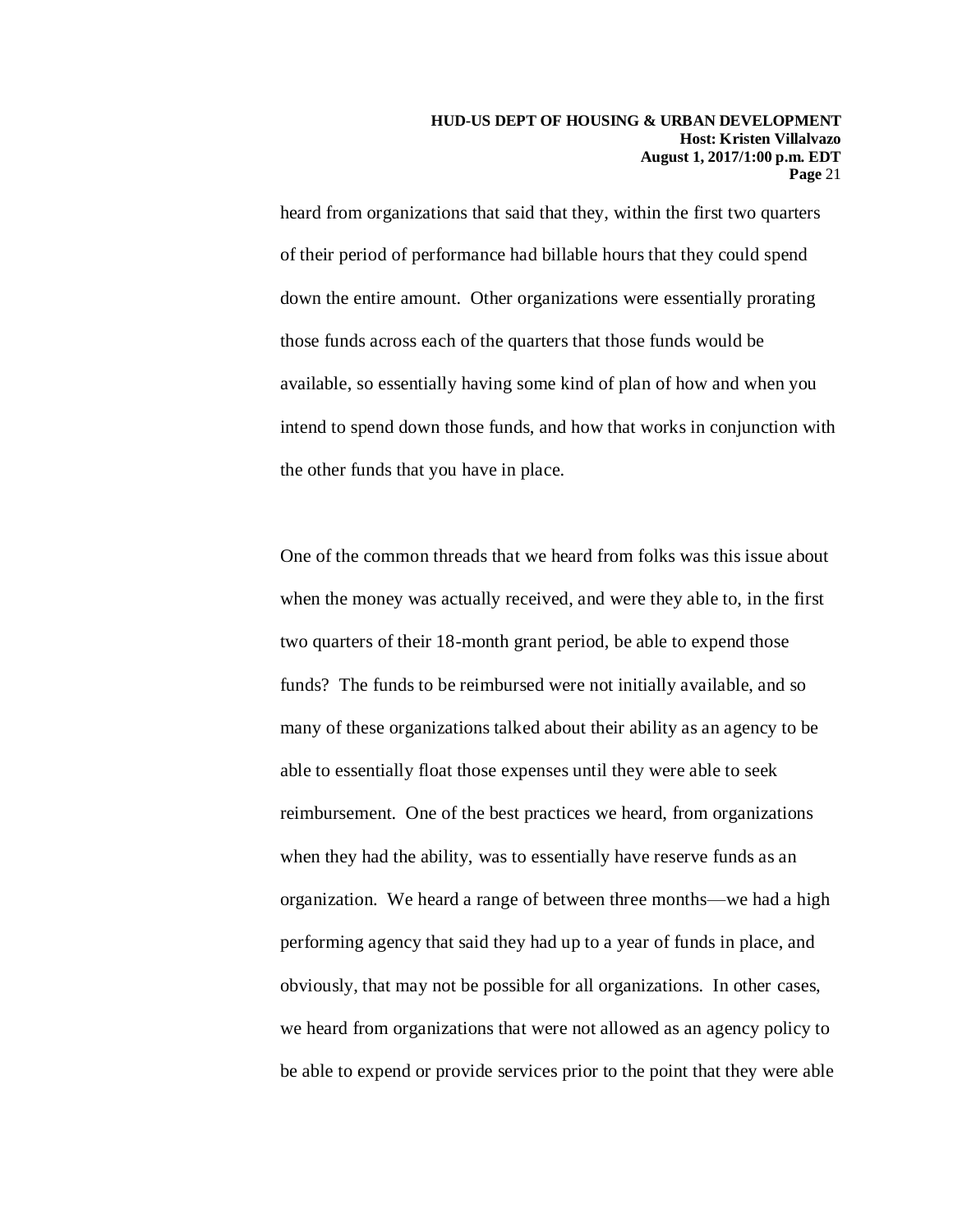to seek reimbursement. They were using other funds within the organization, and budgeting or planning to use their housing counseling funds during those later quarters within their period of performance. That's a decision that's made up front in how you're planning on programming.

Our oversight agencies talked about putting in place the possibility of reprogramming, and in some cases that was a matter of laying out a process where they actually allocated less than 100% of their money in the initial funding, and then came back later with a supplemental award for high performing organizations. In other cases, oversight agencies talked about having, within their contracts and their written agreements, the ability to make adjustments.

If we had one of our affiliates that was not able, was not on track to be able to expend all of the funds that had been awarded to that particular agency, that there was a process and really a timeline on which that evaluation would be done. Usually there was interaction with that agency, and then a process in place as part of their written agreements to be able to reduce that particular agency's award, and then be able to reprogram their funds to another agency that would have the ability to expend those funds.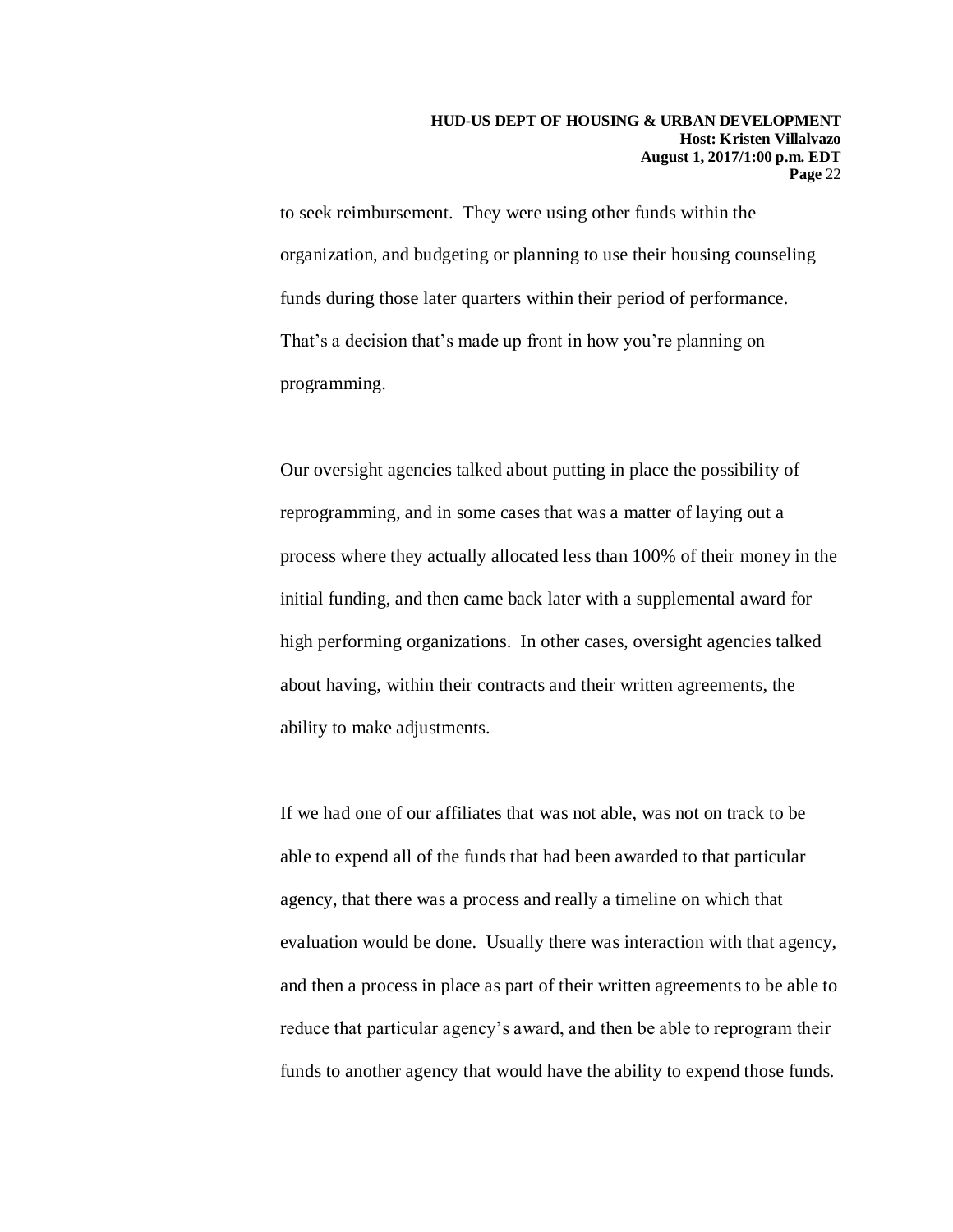That needed to be planned for, and those systems put in place up front during that planning phase.

When we talk about tools and strategies as part of this, one of the key elements that we will talk about throughout this is this ability to really know what the status is for each grant. Being able to track each of our open grants separately, being able to track—since many of you will have multiple funding sources—is to be able to track where you are currently with each one of those systems. In coordination with that, then thinking about what's the appropriate workload and assignments that would be made, whether that was within your agency staff, or in the case of an oversight agency where you were determining whether each of those affiliates were on track and whether there needed to be some adjustment in those funding levels.

As part of this, looking at then, at their policies and procedures, if needed, developing new tracking tools. We heard a lot of folks who said we put together an Excel spreadsheet and we are using that alongside of CounselorMax or other systems to be able to track not only individual performance, but our overall position and where we are in terms of how we prorated that budget out over the period of performance.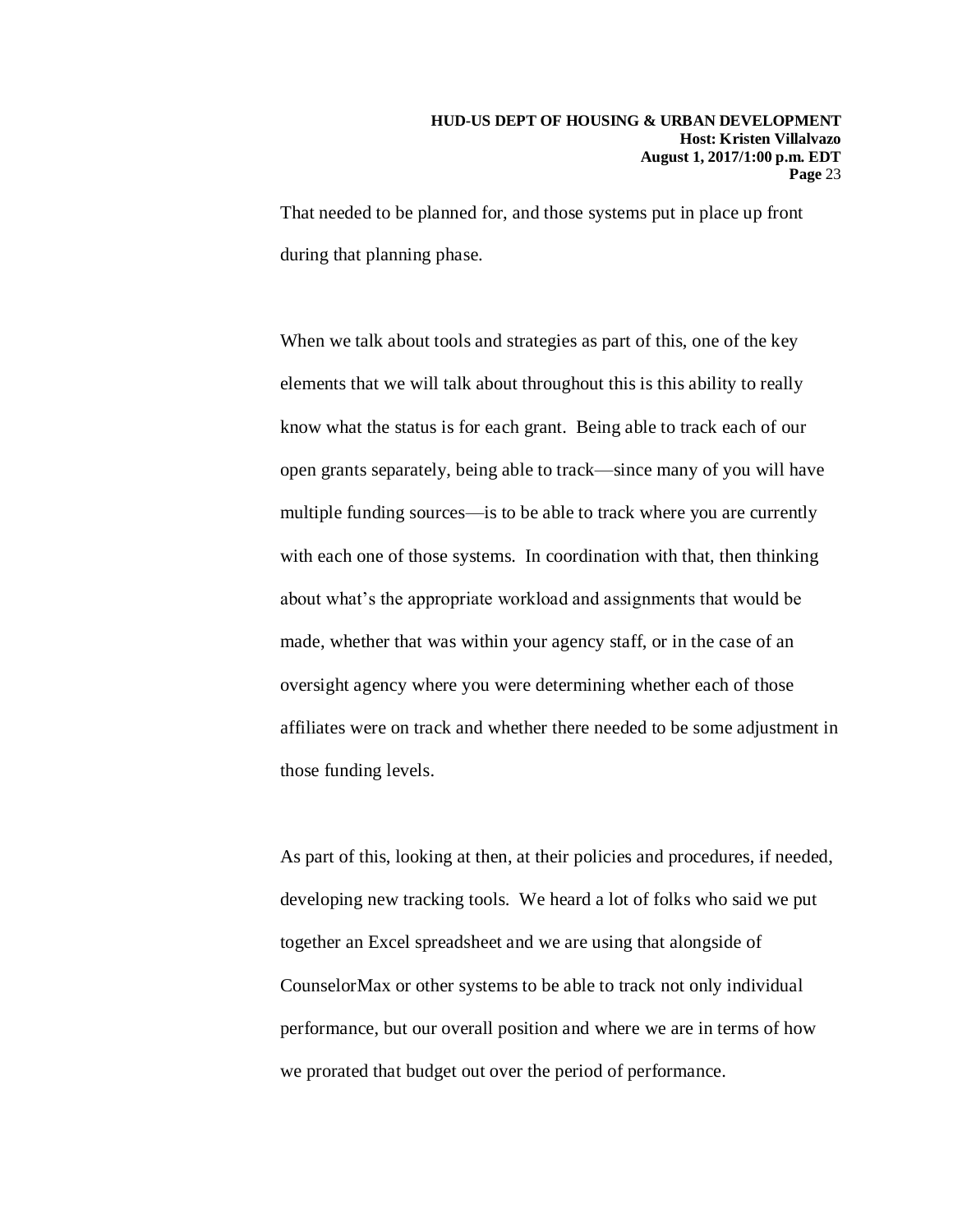One of the reminders that we heard from folks was this need to keep active in the system, so in eLOCCS, in CMS, in HCS, to make sure that we're not locked out. Sometimes that's a matter of not actively working in the system or having changes in staff. Some of our agencies said they had a standard of logging into the system at least once a month whether they needed to actively be in the system, they wanted to make sure that their logins were current, and working. We also heard from a number of folks who said recognizing that we have multiple funding sources is looking at ways that they could essentially piggyback on that collection of data that was needed to report for their different funding sources, and trying to use, as much as possible, one system on forms to collect that information, just sort of streamline that process of collecting information that would be needed for reporting.

Let's switch then, and think about during that award period of performance. As we mentioned in the planning phase going through this process of making some budget assumptions during that planning phase about how we expect the timing and assignments for staff, or for our affiliate sub-grantees, on how we expect the services to be provided, and the timing on that. So, during that period of performance, then revisiting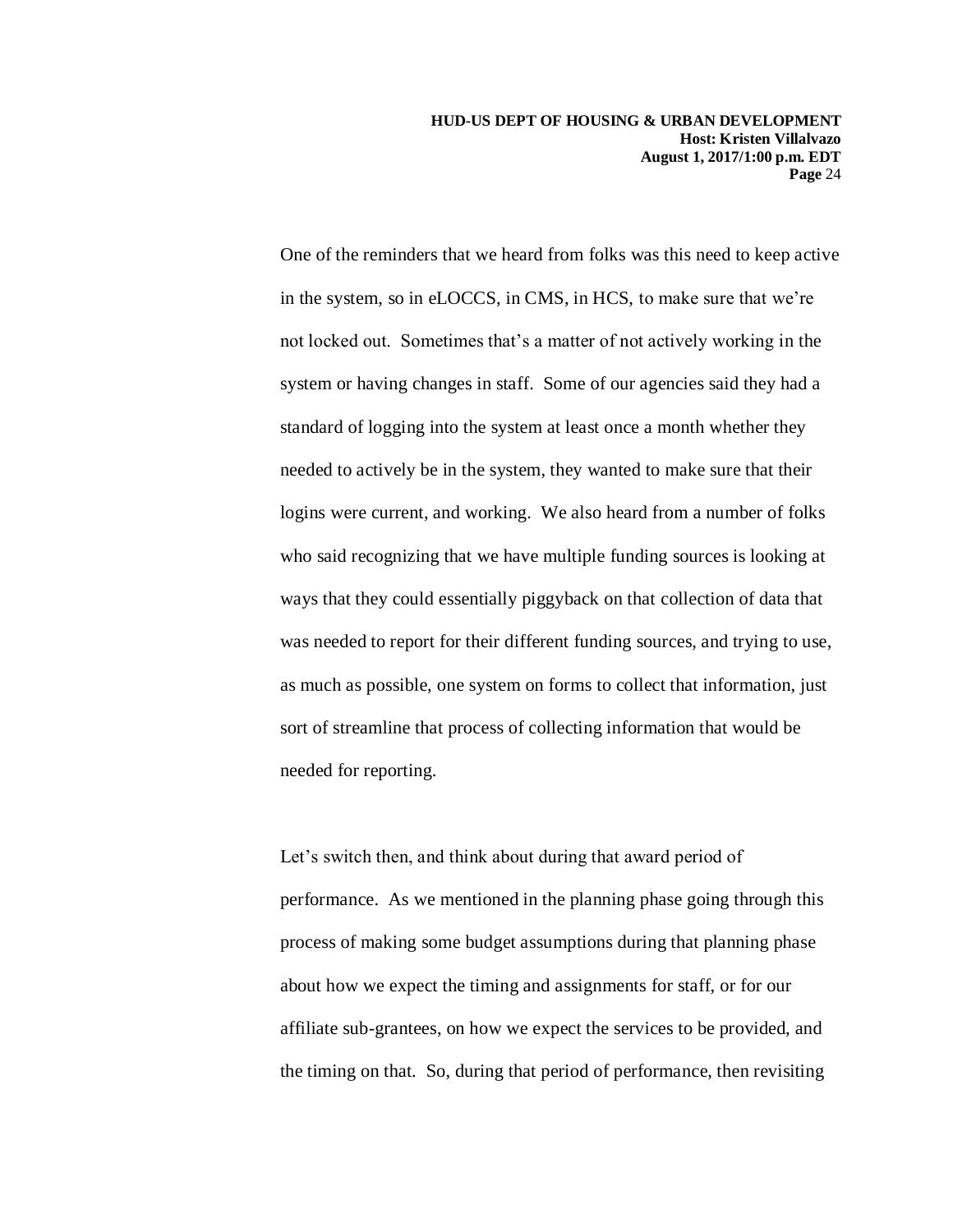on a regular basis how we're doing compared to what our planning was on the front end of that. Oftentimes, we heard from folks that that was a matter of simply checking in. Some folks, some of our agencies talked about having a weekly meeting with their staff to be able to look at goals, look at the process that had been made to date on that. In some cases this was on a monthly basis. We also heard from agencies that said, the later we get into our award period, our period of performance, that we intensify this and revisit this more frequently to try to make sure that we remain on track.

Some of the tools that folks were using were looking at the 9902 data detail report. At least one of our agencies mentioned that they'd found as part of using that report, that they sometimes saw errors where the funding year that the services were being charged to. They sometimes had errors, so prior to the end of each quarter, looking at that report and trying to clean up any data entry errors that had been made.

Also, looking using the executive summary in CounselorMax, to be able to track the number of cases. A number of our agencies talked about using that on a weekly basis and then meeting with staff about where they were with their goals, and setting some goals as part of that. Another tool that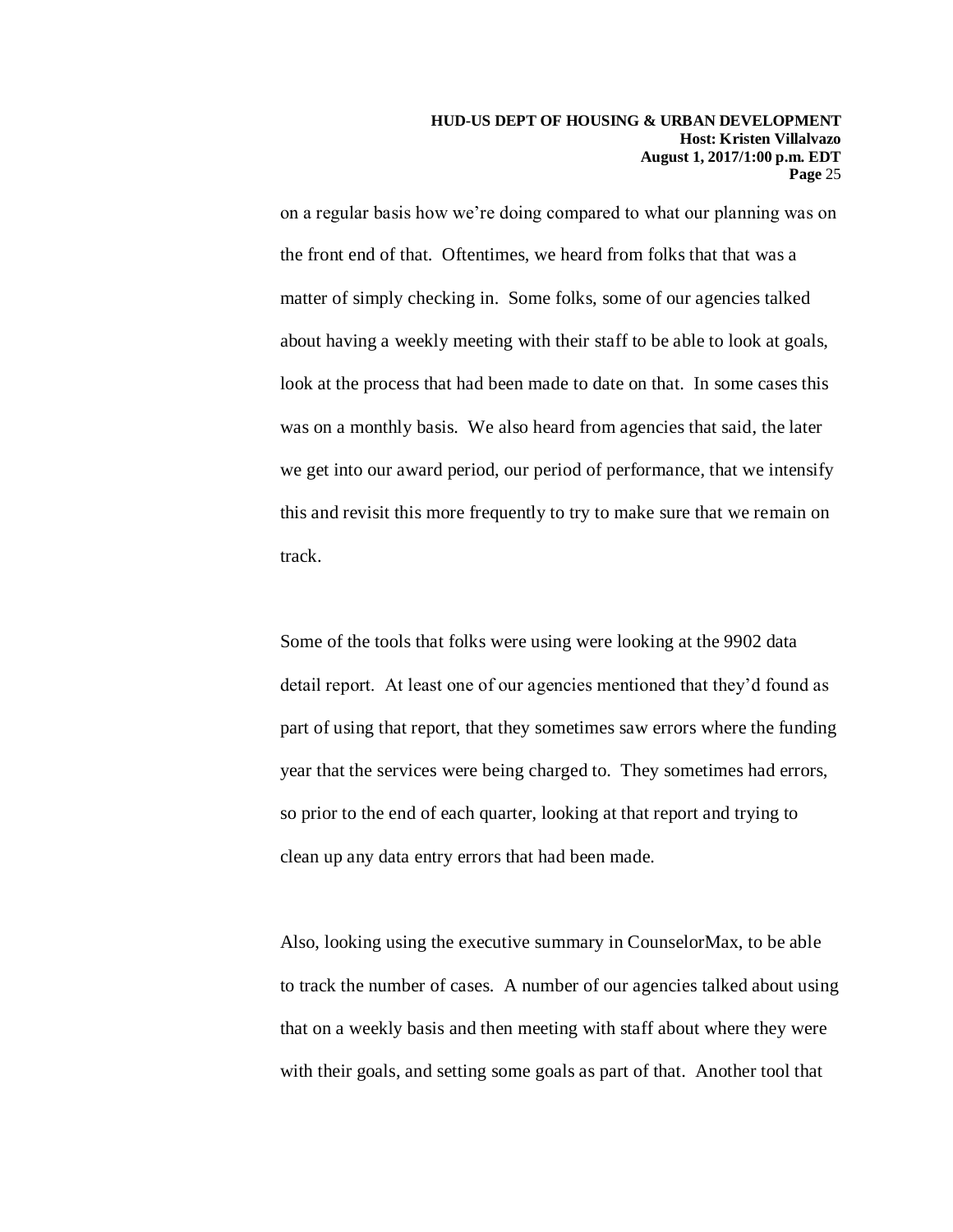could be used during the award period of performance would be using, if you're working in CounselorMax, the audit report. This helps to point out where you have records that are missing data. We heard from a number of agencies about using the CounselorMax audit report, the 9902 audit report, to be able to troubleshoot, go in, make corrections, so that they kept their data complete, and made sure that their process was in order.

We're now going to talk a little bit about some cost strategies. Shawna mentioned earlier on that one of the decisions that has to be made is about what costs you're going to be charging to this grant. We want to make sure that you understand what your costs that are related to this program are, and then specifically which of those are going to be eligible for that. Thank you, Shawna.

Shawna Yes, so sorry. I had the tools slide up, and I just went back to cost. I apologize.

Les Okay. As part of that your policies and procedures, and your planning would be determining what you're going to be charging to your housing counseling grant. As Shawna mentioned, I think most typically we're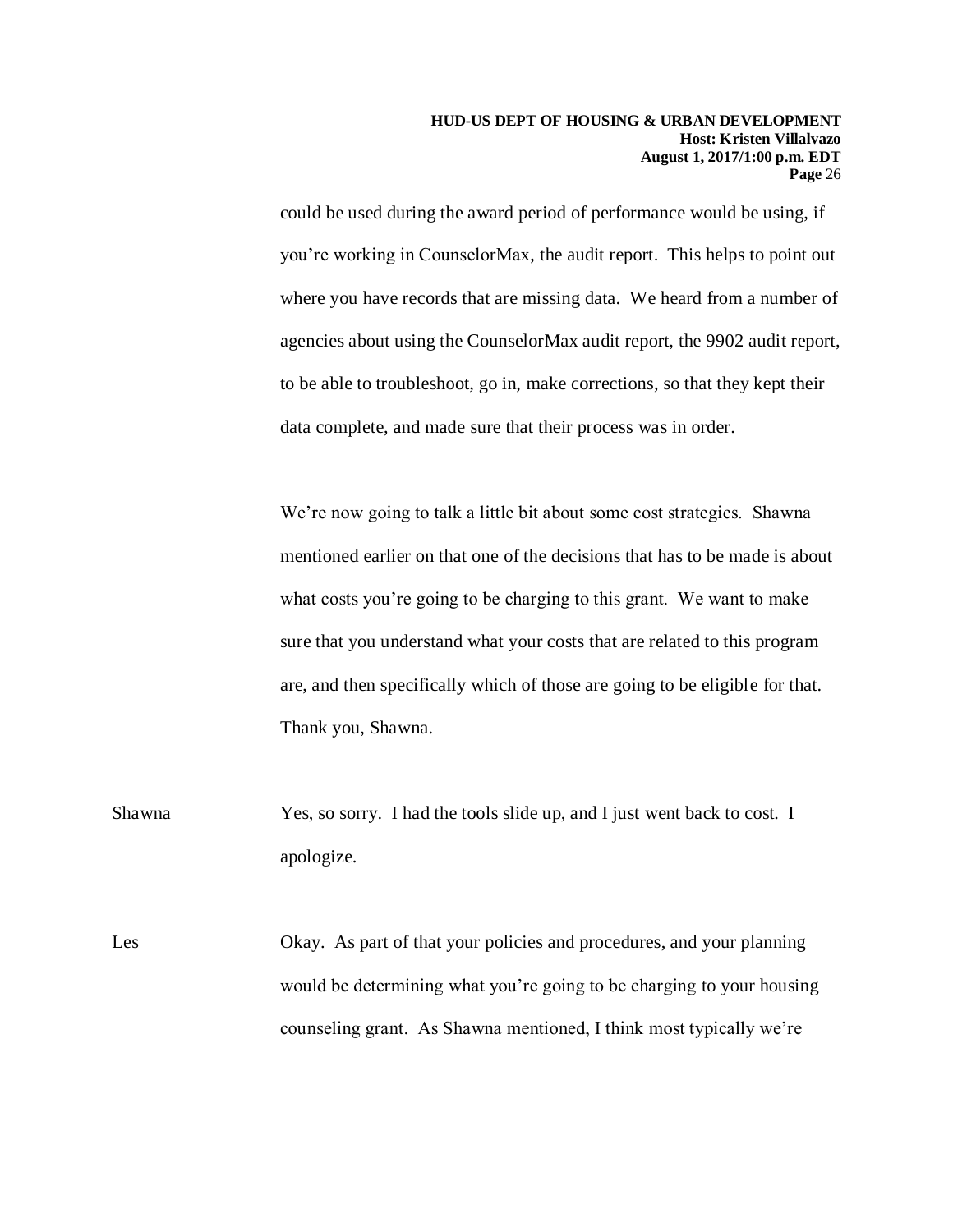seeing agencies that kept it pretty simple and were charging off only on labor. In other cases, other direct costs were also being included in that.

We also talked about the frequency on this, so thinking about if I have an 18-month period of performance, am I going to be essentially prorating or stretching my housing counseling funds across each of those quarters, or might I be recognizing costs and charging invoicing for work in only the first couple of quarters, because you would have the ability to expend all of those funds first, and then use other funds within your mix of funding for those later quarters as part of that.

With those goals and the planning on the frequency on spending down your housing counseling funds, would then be that you need to be reviewing those financials frequently to determine am I on schedule? If not, looking either internally within your agency, or as an oversight agency looking at your sub-grantees or affiliates, and trying to determine is there an issue, how do we get back on track as part of this?

In some cases we heard larger agencies are doing this on a daily or weekly basis, but I think every highly performing agency that we talked to was doing this function on at least a monthly basis to make sure that they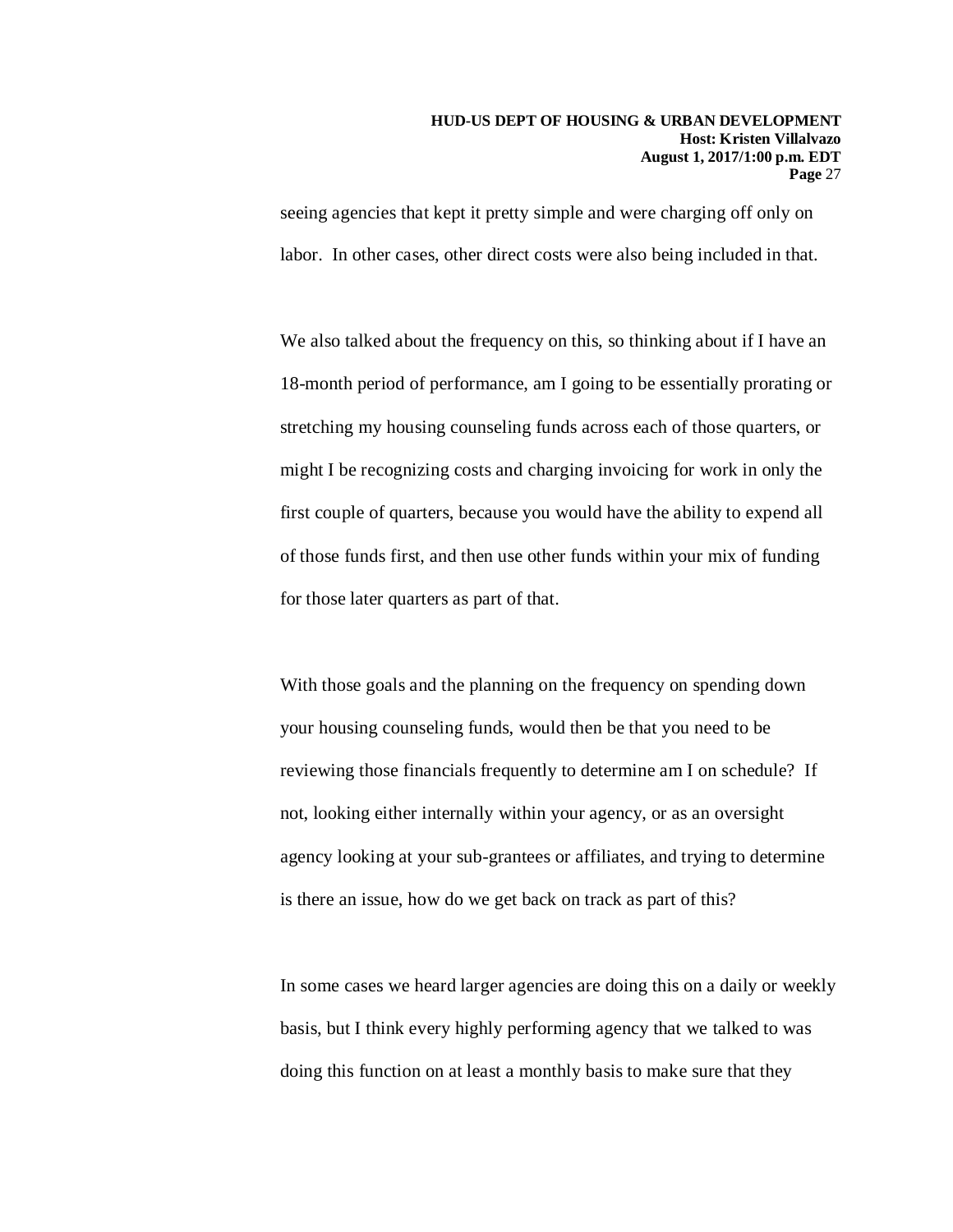understood what their current position was. I mentioned as part of that, using some of these tools such as the audit report, the data detail report, to determine that what they had within their system was correct. Many of our organizations also were using some kind of an internal tracking tool. I think the majority of the agencies that Shawna and I spoke with actually have put something relatively simple together in Excel, and were using that alongside the other programs to try to reconcile, and make sure that these systems were up to date. As much as that can be done early, prior to the end of the quarter will also speed up the process of being able to complete those invoices and bill for the costs that have been expended.

So, during that award period, making sure that we have contracts, or amending those contracts with our agencies to follow what our planning was on expenditures and draw requests, continual oversight on making sure that our own agency or in an oversight role, that we are remaining on target. We heard from a number of agencies saying that not only is part of that conversation trying to figure out if their agency or one of their affiliates was not on target, were there things that could be done? Was this a matter of staffing? Was this a matter of simply getting the data into the system or prioritizing the use of the housing counseling funds versus one or the other sources that they were working with within the agency?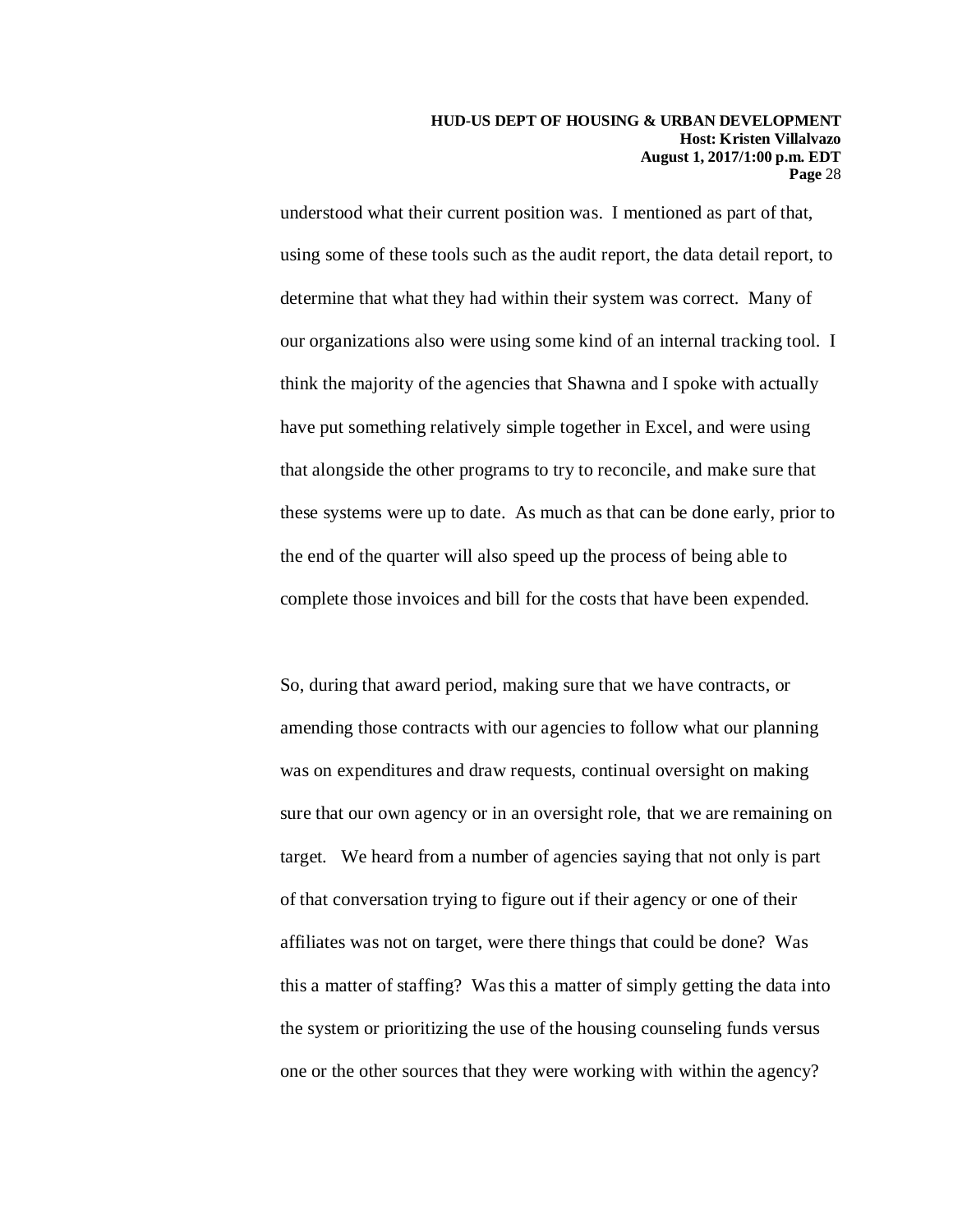But I really think the key that we heard from folks was this frequent meeting with their staff, with the network of agencies to make sure that they were on target, and recognizing if there was issue, recognizing that as early as possible, and trying to craft a strategy to be able meet those needs. In the case of oversight agencies that had a reprogramming process in place, this also meant working with each of those agencies that were not meeting their goals, trying to determine early if there was a way to assist them in being able to get back on track prior to having a reprogramming happen.

As part of this process again, this routine oversight with staff, in some cases providing some technical assistance, so trying to determine what the issue was, providing in some cases some training, just making sure that folks were staying on track and try to problem solve. A number of our folks talked about not only the need to keep the HUD point of contact current on how that grant process was going, but also the fact that the HUD point of contact can be helpful in figuring out how to assist this organization getting that back on track, but keeping that communication open as part of that. For our oversight agencies, having a timeline to determine when would that reprogramming of funds kick in, and having a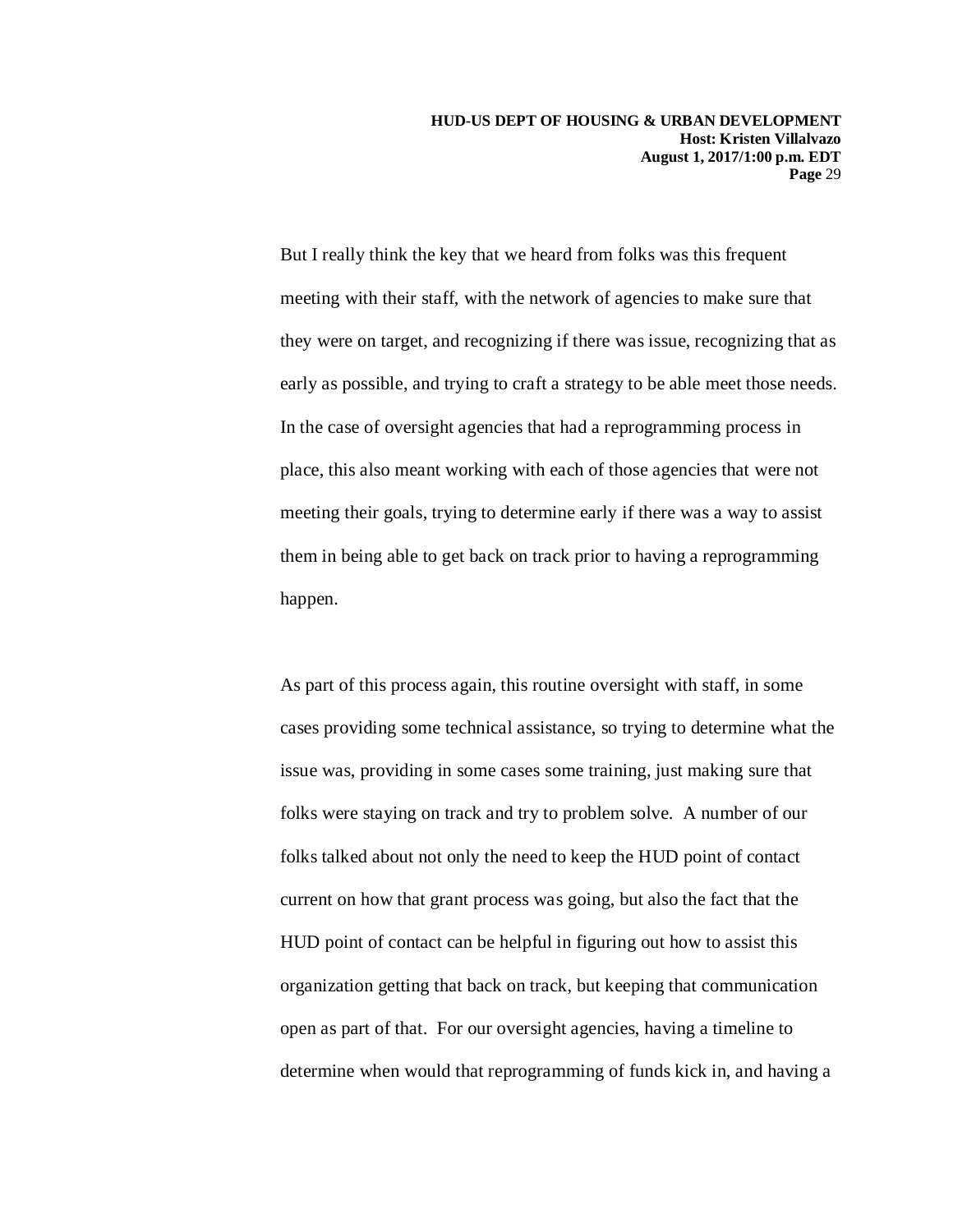plan to then be able to shift funds, needing to allow time to be able to amend contracts, to get that funding moved early enough that there was the ability to be able to get those funds spent before the end of that time period. Having that timeline and a tickler system in place became key for this group reprogramming of funds.

Some of the tools that we heard from folks, again I think the most common thing was not something terribly complicated, but having some Excel-based spreadsheets that they were using in conjunction with housing, with the CounselorMax, things like the executive summary report, to really be able to know on an ongoing basis throughout that period of performance what their current position was, and have specific goals that they were able to then compare that to, to be able to determine are we staying on track? We heard from a number of agencies saying when they got into the third and fourth quarters for a 12-month grant, or in the case of an 18-month grant in the fifth and sixth quarters, that that tracking, that the communication flow became more frequent to make sure that everyone stayed on track.

As part of that, many of the agencies talked about using internal and external deadlines, setting that up in a calendar. In some cases that went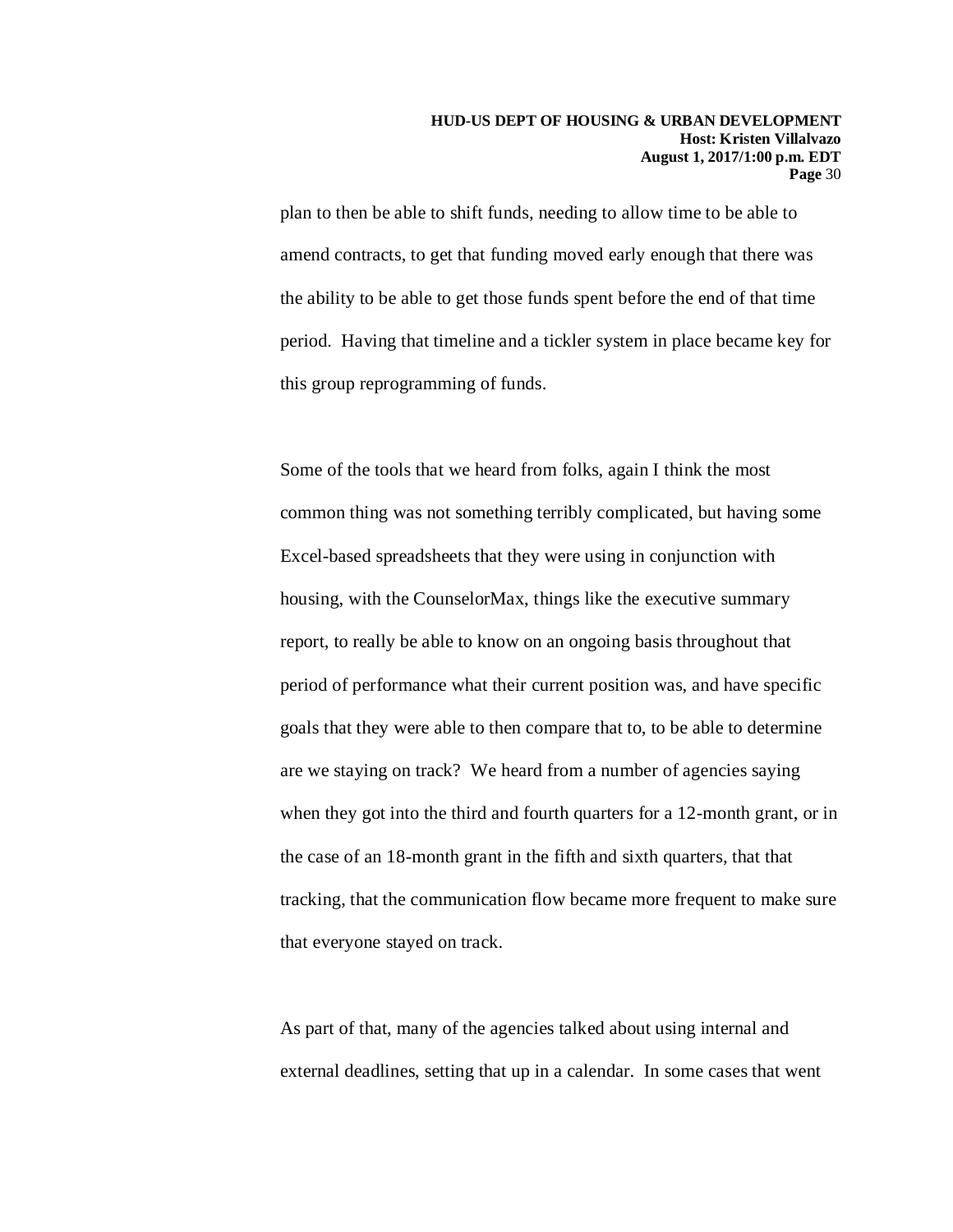specifically to a, at a staffing level, person by person, of what their goals were on a weekly or monthly basis to make sure that we stayed on track.

Then finally, when we're looking at some of our strategies, we look at the closeout process. As we know, we have 90 days from the point of the completion of that period of performance to complete our final draw, complete our final HUD report, there is the option on a case-by-case basis for HUD to grant an extension. Obviously, our best scenario here is to be able to track, and plan, and avoid being in the situation where it looks like there would be a recapture of funds, but knowing that you were not going to meet that expenditure deadline in advance, asking HUD about an extension.

As part of that you'd need to be able to justify the period of time that you were asking for that extension, what your strategy was to ensure that if granted an extension that you would be able to expend the remaining funds. Keep in mind you could only do that in conjunction with HUD approving this, this would be reviewed on a case-by-case basis. Keep in mind that that's really probably going to be a one-time extension on this.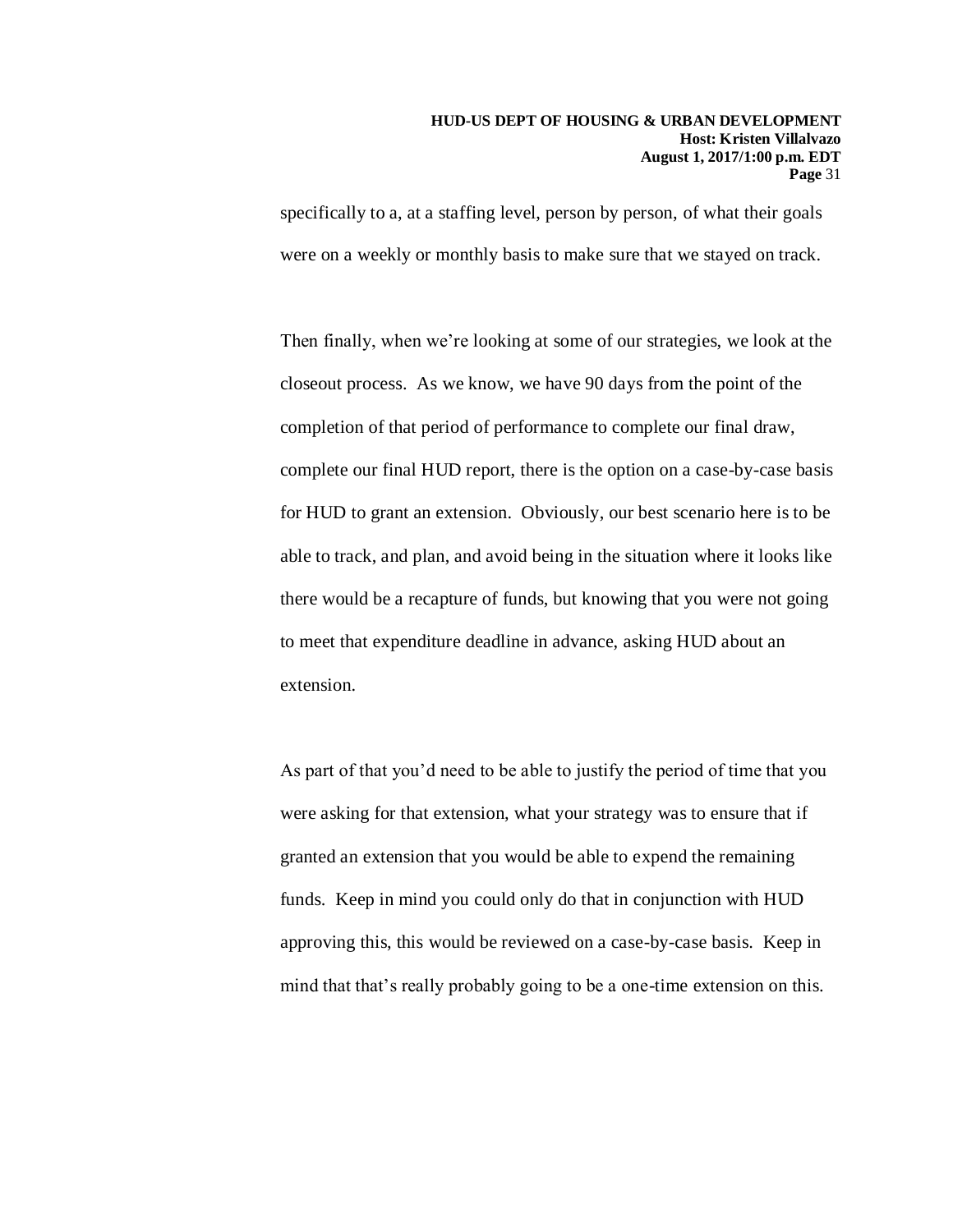Another thing that we heard folks mention during closeout was this was really where they went back and reviewed their program, and looked at what worked, what didn't, how they might change things, what tools were effective for them, and in many cases we heard from agencies that talked about changing or amending their internal or their external protocols and procedures to make sure that in future awards, that they would avoid some of the challenges that they had experienced. So, planning on the front end, evaluation on the back end of these programs to determine what worked and what you might want to use in the future. Particularly from oversight agencies, we heard them talk about looking at what the training needs were, and whether that was internally for their organization, or also for their partners to make sure that folks had the appropriate skills and tools in place.

We're going to close out this section with our third polling question. What we're asking is, what is one strategy that you plan to use in the future to ensure housing counseling funds are spent in a timely manner? First option 1 is examining how your costs are charged against the grant, making changes accordingly; 2 is developing a new tool to track those draws better; 3, working with your accounting department more closely; 4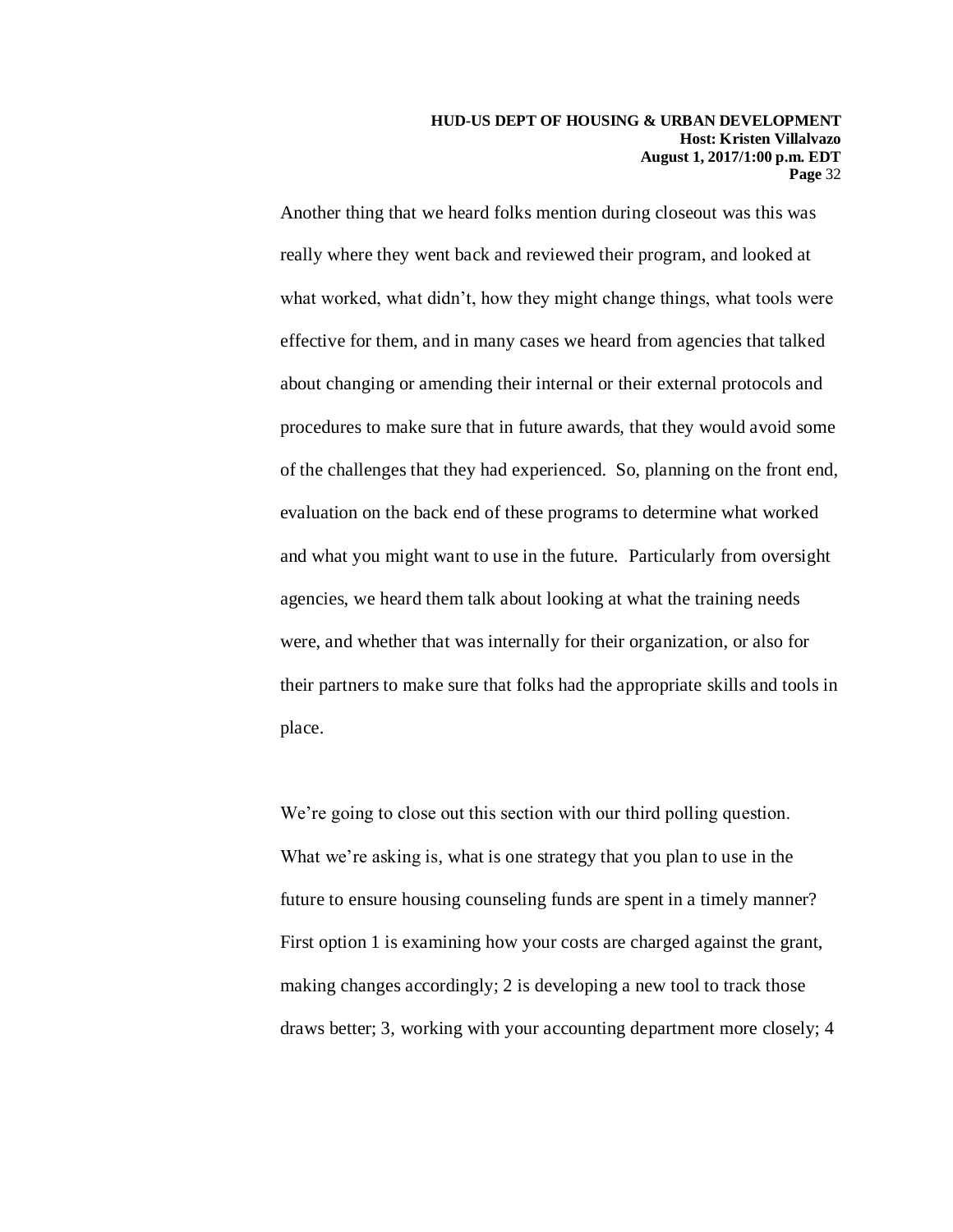is communicating more with your HUD point of contact; and 5 is I don't know. If you can go ahead and vote, please.

Jane Okay, thanks for your responses. We have 50% examine how costs are charged, 15% develop a new tool, 17% work with accounting department more closely, 15% communicate more with HUD point of contact and 2% don't know.

Les Great, thank you. I'm going to turn things over to Shawna.

Shawna Okay, great. Well thanks, everyone. I just wanted to take a moment here and say that hopefully when you listened to Les' presentation that you got some ideas about some additional things that you might be doing in your grant's period of performance, and hopefully before and afterwards as well, and hopefully just covering them in those three different chunks provides you with some timing things that you could think about, given your agency's policies and procedures, and how you operate. I just wanted to mention that as well.

> I do have the resources slide here. We always like to provide you with the main page for housing counseling. There are also some frequently asked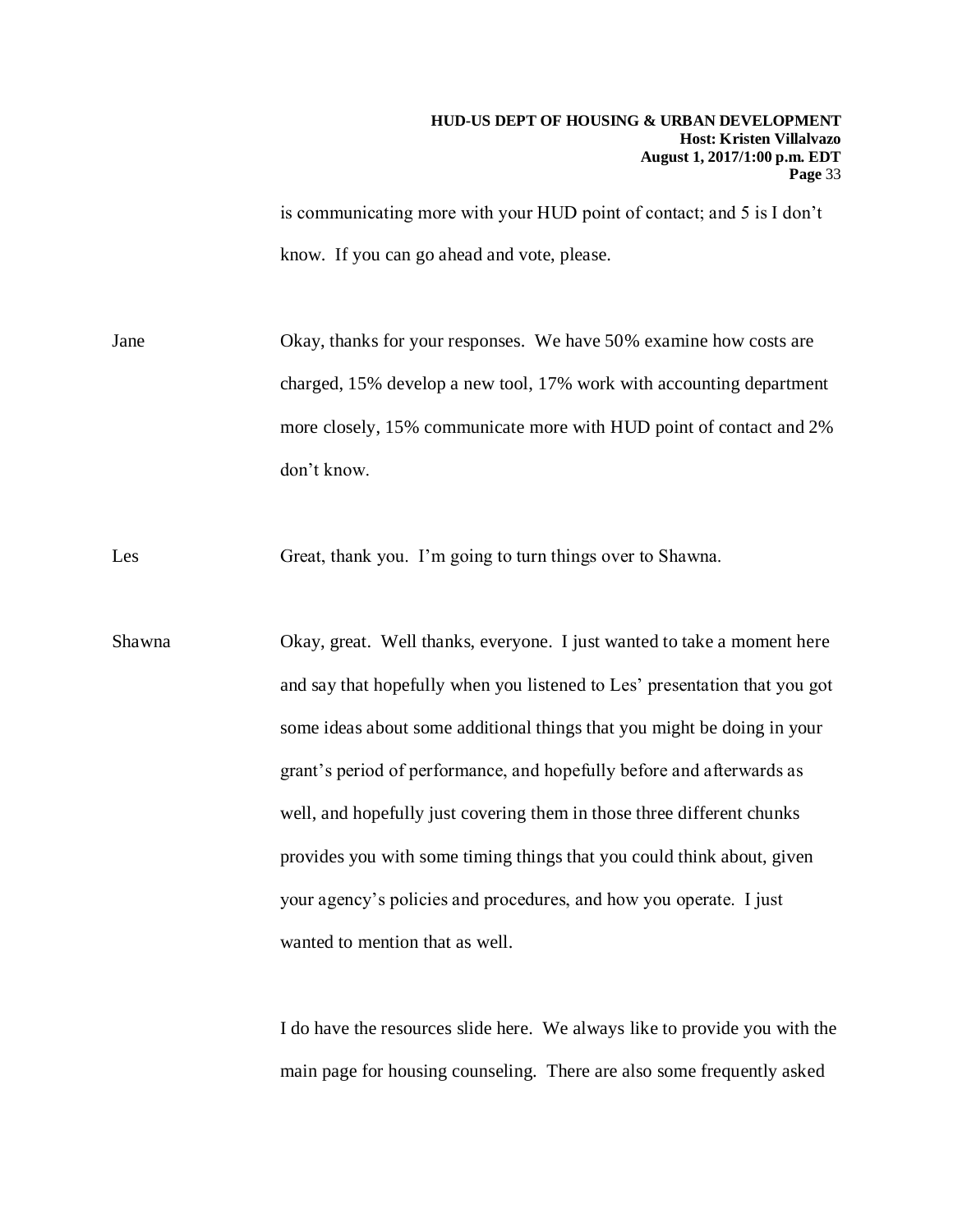questions available that talk about things related to the grant agreement, related to expenditures, eligible costs, etc., some housing counseling delivery questions that are common.

The webinar archive, we also provided you with the direct link here. Also, there are some capacity-building toolkits that frankly aren't utilized as much as they could be utilized. There are several there, including some specifically for oversight agencies and their sub-grantees and affiliates. I want to make sure that you have those there. I guess I'd like to find out are there any written questions that folks would like to—I'm just going to go to this slide—that Shawn or Carolyn would like to cover while we get Marybeth getting people in the audio queue?

Moderator Excellent. [Operator instructions].

Shawna Okay great. Thank you so much, Marybeth. Carolyn and Shawn, questions from the queue that we should cover as a group?

Shawn This is Shawn, I'd just like to take the opportunity to thank both you and Les for the overview. I don't have any policy questions yet, but there is a question from a few of the attendees about having a spreadsheet, if we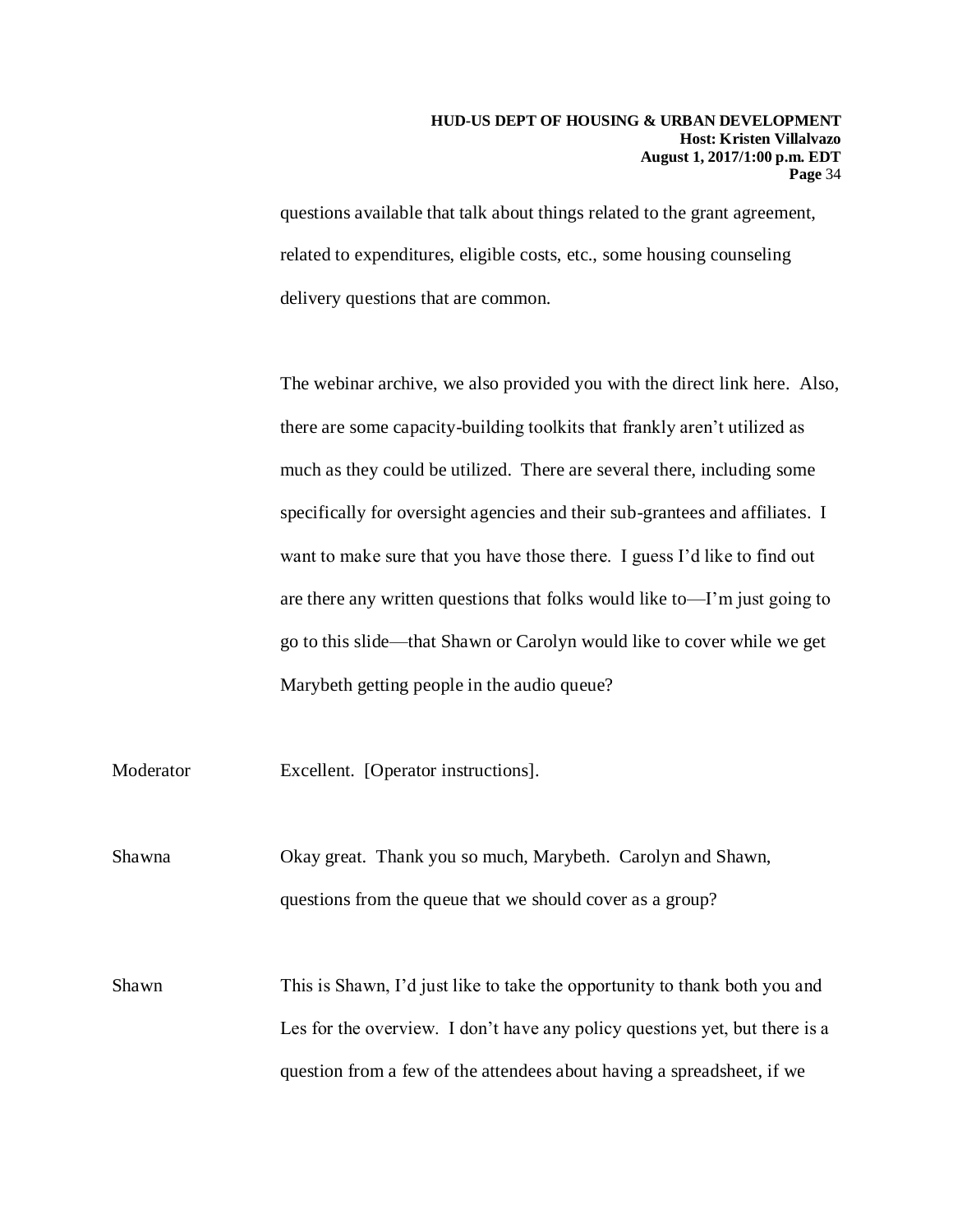actually have a spreadsheet available for their use, a sample spreadsheet. I'm not really sure, Shawna, if that's in the toolkit or not.

Shawna We are still brainstorming those items within the little mini toolkit, but a spreadsheet that might help you compare quarter-to-quarter how you're doing against your overall grant budget and expenditures certainly sounds like something that could be useful to folks. There's not one that exists to my knowledge unless Jane corrects me if I'm wrong, or Tracy, but it's something that we could entertain developing.

Jane I don't believe we currently have anything, Shawna, but it would be a great tool to track the period performance.

Shawna Great. Thank you for that, Shawn. Carolyn, anything from the questions box that you want to bring up?

Carolyn We got some questions regarding how to become HUD-approved, and that kind of question that we are going to get with the persons that asked those questions directly. We have sent some of those responses. We did get a question about definition of an oversight agency, and we sent that answer to the person stating that oversight agencies include state housing finance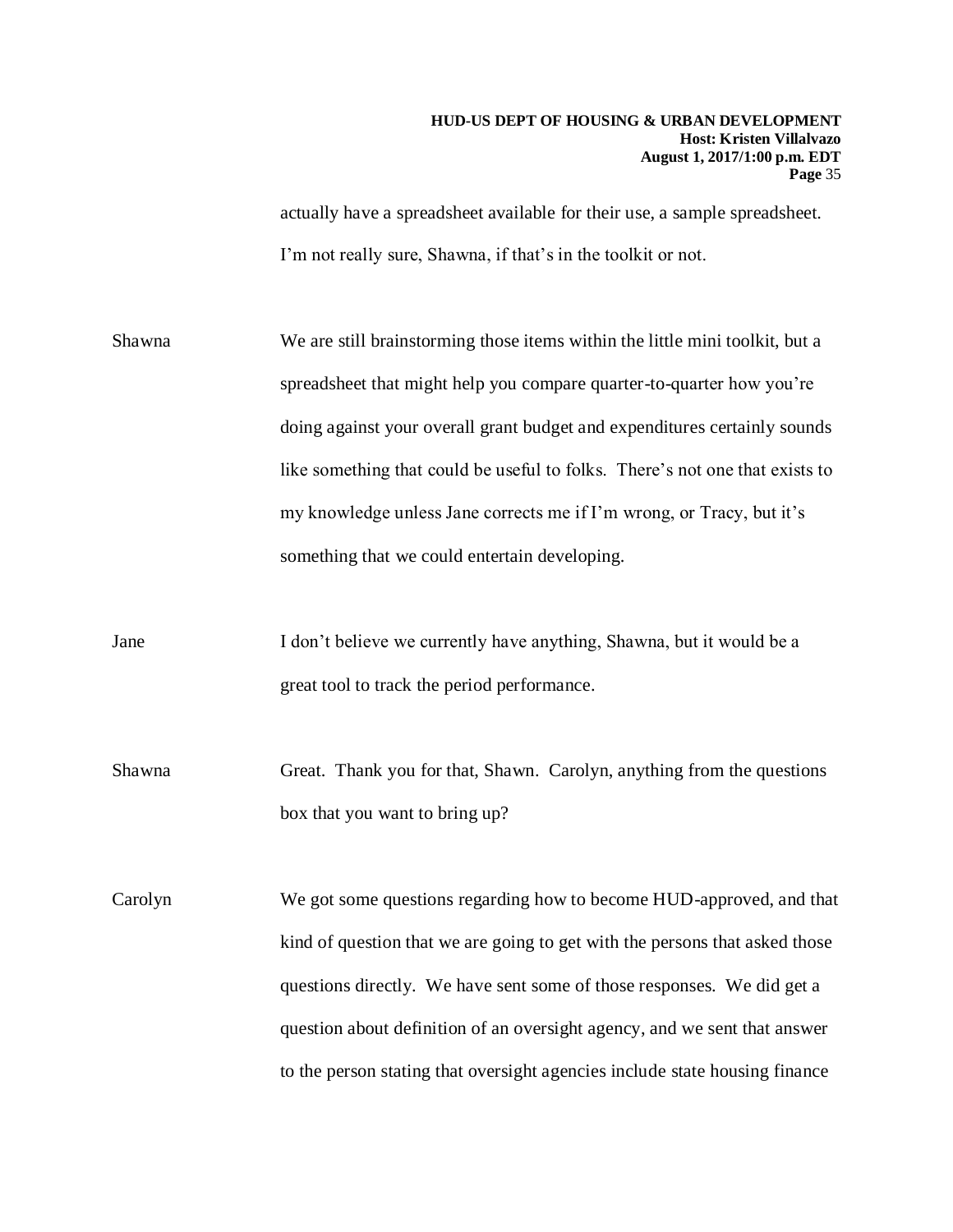agencies, multi-state organizations, and regional and national intermediaries. They operate at the national, regional, and state levels to oversee and support the network of housing counseling agencies.

- Shawna Thanks, Carolyn. We do use either oversight, some people like the word "parent agencies," other people don't prefer that term. Thanks for clarifying that again. In terms of those new agencies, and I know you're going to provide a response, Carolyn, but we do have an Intro To Housing Counseling, which is an online self-paced training that you can get to from the main page that I showed you on the prior screen underneath Online Training. There's a little new button, it's toward the bottom. There's also a page on how to become HUD-approved as well, that you can link to from the main page, lots of great information there.
- Carolyn Great. I can't remember whether it was mentioned or not, but there is a toolkit for oversight agencies. I don't know whether that was one of the resources on the resource page or not.
- Shawna Yes. You can get to all of those oversight agency toolkits, Carolyn, on the Capacity Building toolkit link that's at the bottom of the site I'm showing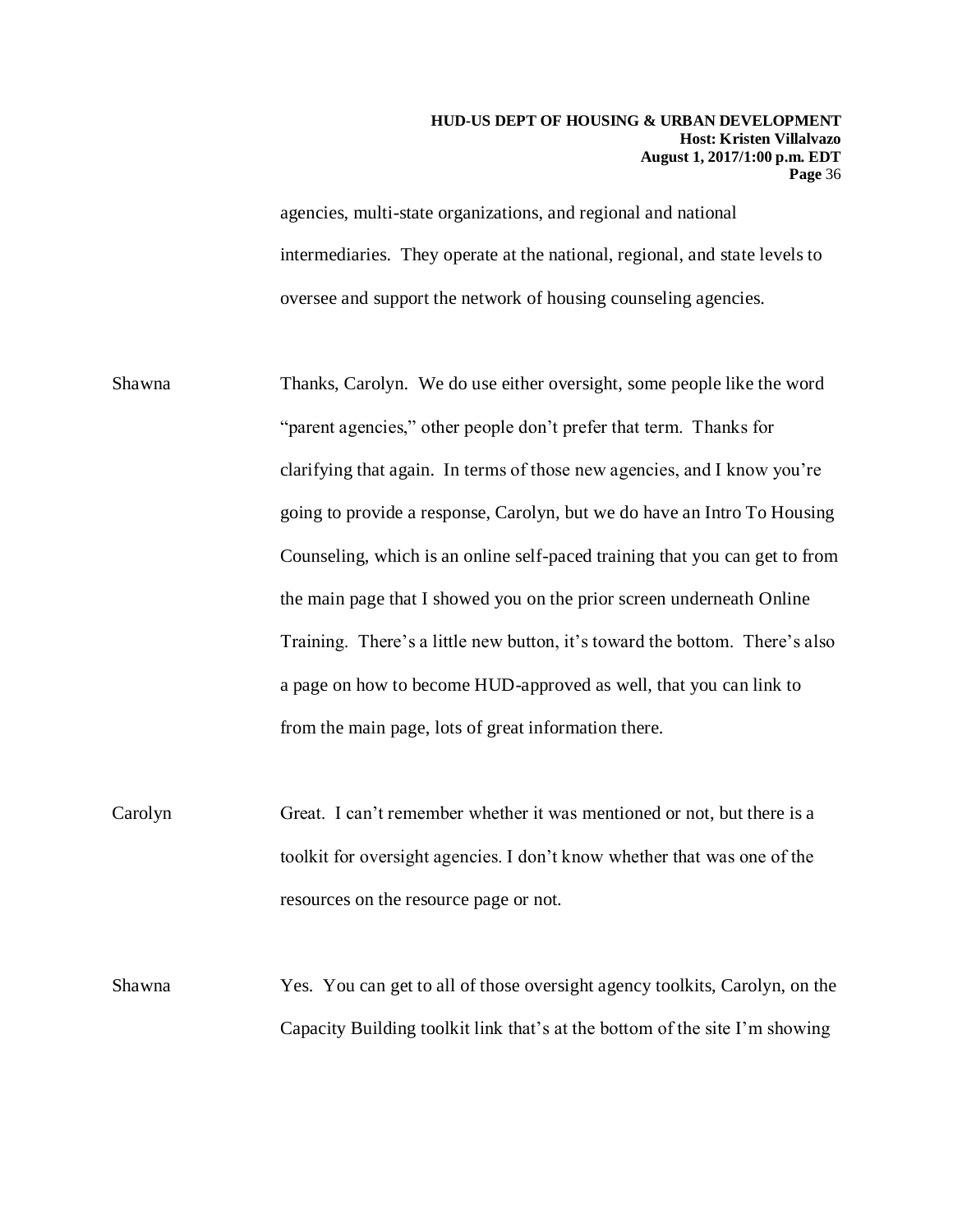currently. There are some links there for folks. Other questions, was there anything else written in?

Jane Do we want to see if there's anyone in the queue yet before we go to more written in questions?

Shawna Sure.

Jane Okay.

Moderator Well actually, there are no participants in the audio queue. We have a shy group today.

Shawna Well, we would love to entertain any questions, or if you guys also have ideas, or maybe you have your own tickler system that we didn't mention through Les' presentation. Maybe you do something a little bit differently that we didn't mention that you wouldn't mind sharing. We're open to any comments, feedback, or any question.

Jane While we're waiting, we do have a written in question.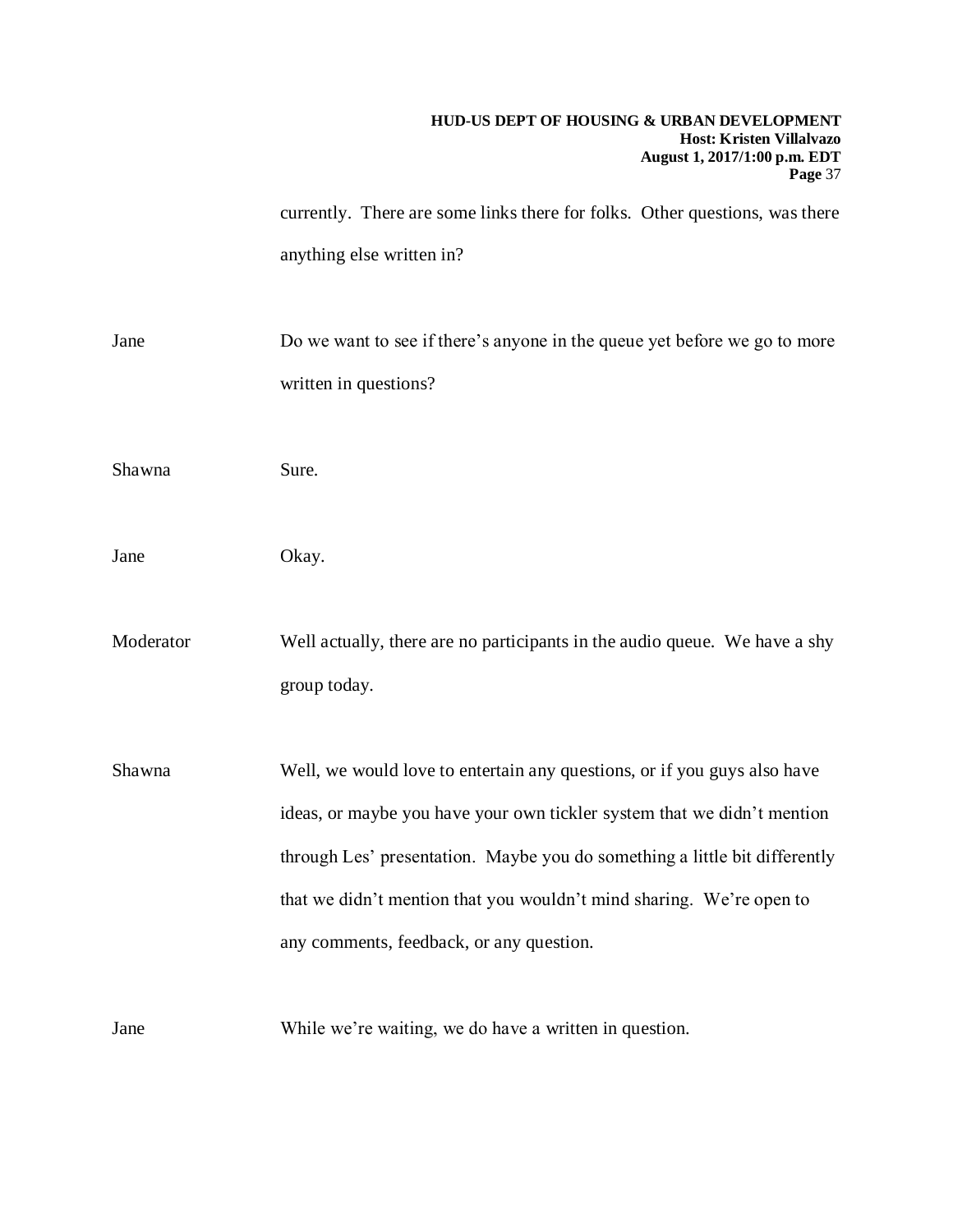Shawna Great.

Jane How do we leverage HUD funds with fee-based services?

Shawna Okay, that's a great question. I'm going to recommend that there are a couple of things that you could do in terms of resources. There are several frequently asked questions about charging fees that you might want to take a look at in the FAQ section of our website. And then we are going to be doing, as another webinar probably next month or in October, one on leveraging funds, actually. It's going to be about HUD's housing counseling program, plus other HUD, other federal lender-supported Housing Counseling Programs, things like that. We're going to cover leverage funds and fees a little bit during that presentation. If they have more specific, if they could chat in and ask a more specific question about what they're looking for us to provide that might be helpful, Jane, but those are a couple of resources in the interim.

Les Shawna, I would just suggest that as part of that networking with the other local service providers, that may be a good way for an agency to think about where are there gaps or opportunities that could be done on a fee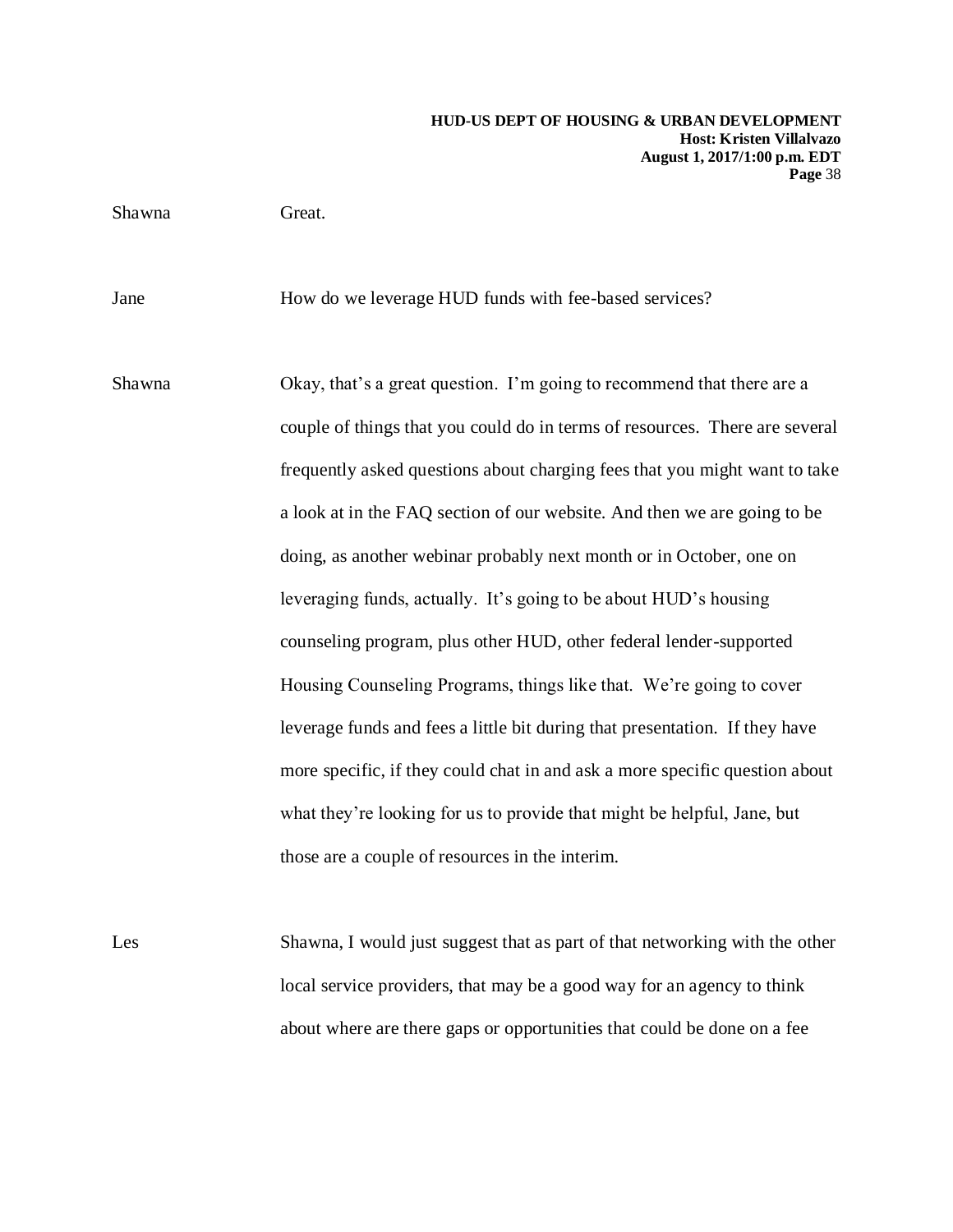basis, to look at the agency capacity and how they might take advantage of some of those opportunities.

Shawna Anyone else, Jane, in the queue? Of if the folks write in specifically about their question we can certainly take it.

Carolyn I think I see a hand raised on—

Jane I was going to say we do have a follow up to the question about fee-based services. If we could take that first. Some examples are registration fees are charged from a homebuyer education clients. Can the agency bill for the labor to the HUD grant?

Shawna Carolyn, what are your thoughts on that?

Carolyn Well, I would suggest that we get more information for that person, get more resources. We have a lot of information in the Housing Counseling handbook, and also in the final rule, and in our toolkits regarding charging fees. But I agree with the one that's been spelled out already. Additionally, we have agencies that provide home equity conversion mortgages, and they charge. I believe you can charge a fee for any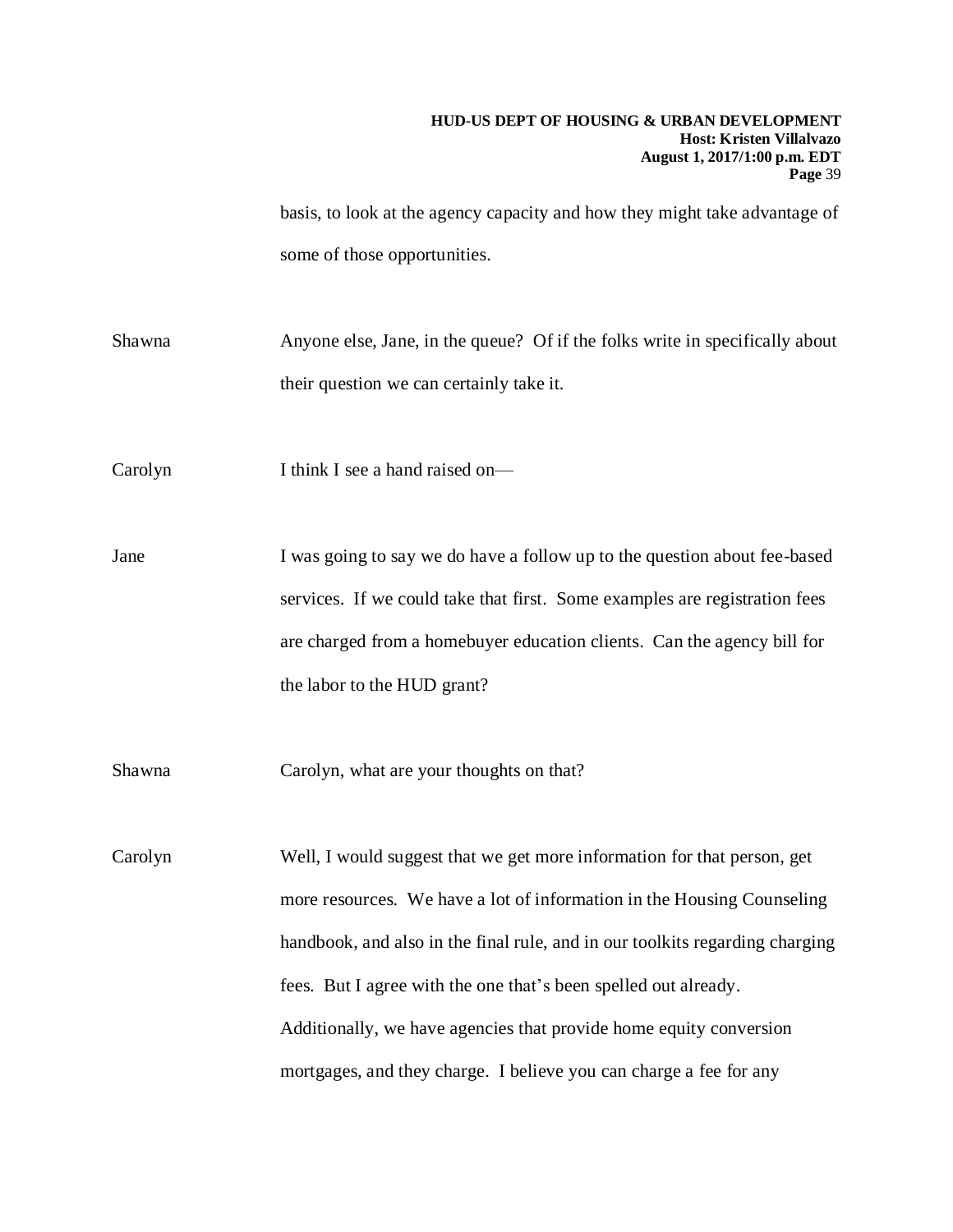counseling other than mortgage default and mortgage delinquency counseling, and HECM. Those are the types of services you cannot charge for, but all of the others are chargeable. If you do, if an agency charges fees, they are required to have a copy of the fee schedule hanging in their office at all times for the public to view.

Tracy Shawna, this is Tracy. Also just try to direct a few people because there are several questions about fees. I directed them to our housingcounseling.gov mailbox so that it could get to the appropriate area for them to respond.

Shawna Okay that sounds helpful. If there are a lot of questions, I know that was one thing that had been suggested at one point. Maybe there needs to be another webinar specifically about fees, all things related to fees. That might be something that we should put together here shortly in the future, if there are a lot.

Jane Okay, those are all of the written-in questions we have so far. Is there anyone on the phone line?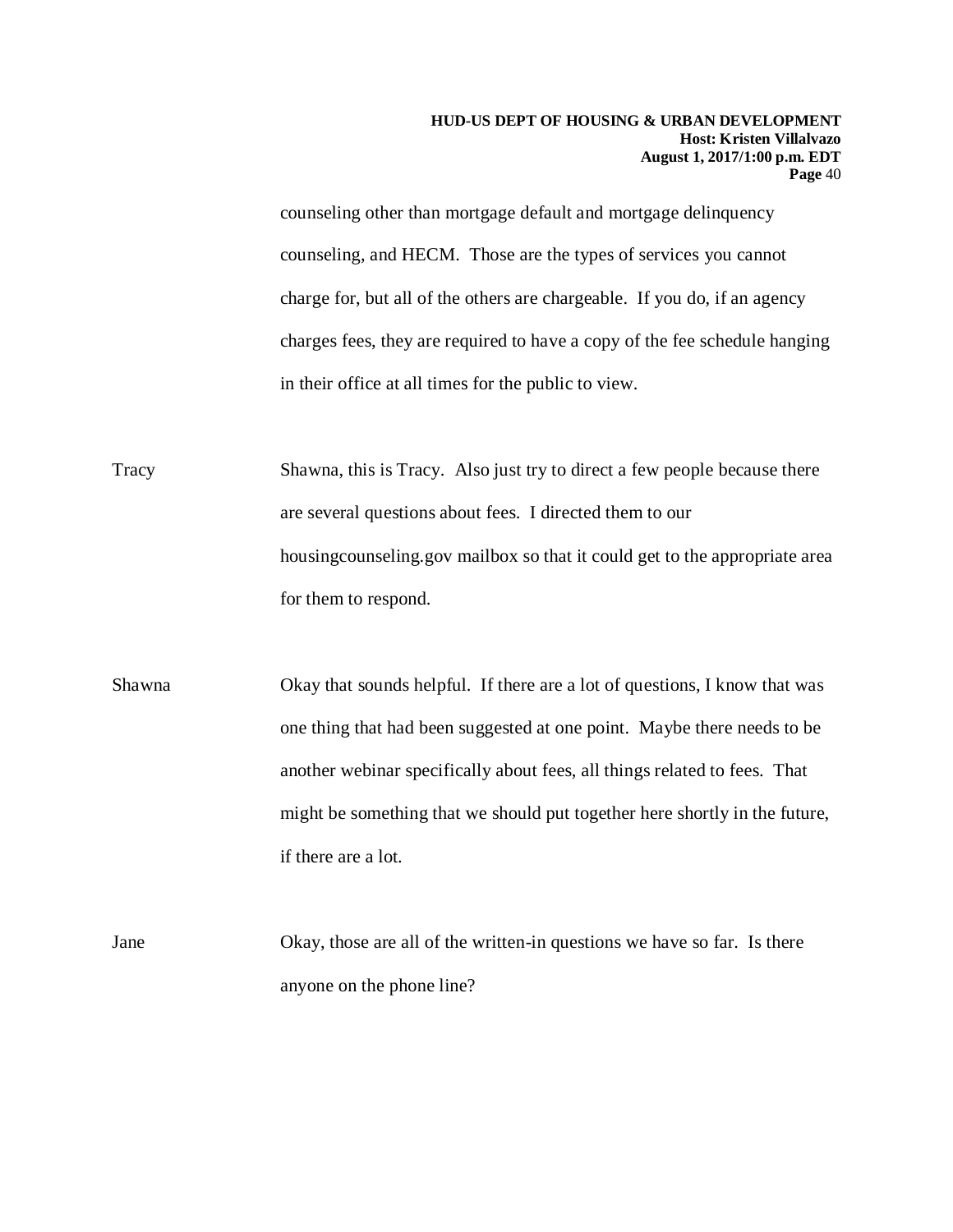Moderator There are currently no participants on the phone lines, but just in case, one more time, ladies and gentlemen. [Operator instructions]. If you would bear one moment please, we do have a questioner in the queue, thank you.

#### Shawna Great.

Moderator We'll go to the line of Karen Emerson. Please go ahead and ask your question.

- Karen I had a question in the queue. I was just wondering what type of training was happening internally at HUD to help expedite the grant approval, and the timely quarterly reporting approval? What best practices you would suggest for that, because it seems that there's quite a bit of lag time once we submit quarterly reports in order to be able to submit an eLOCCS request. I was just hoping that maybe this webinar could help address that.
- Shawna Okay, who would like to take that question? Thank you for your question, Karen.

Karen You're welcome.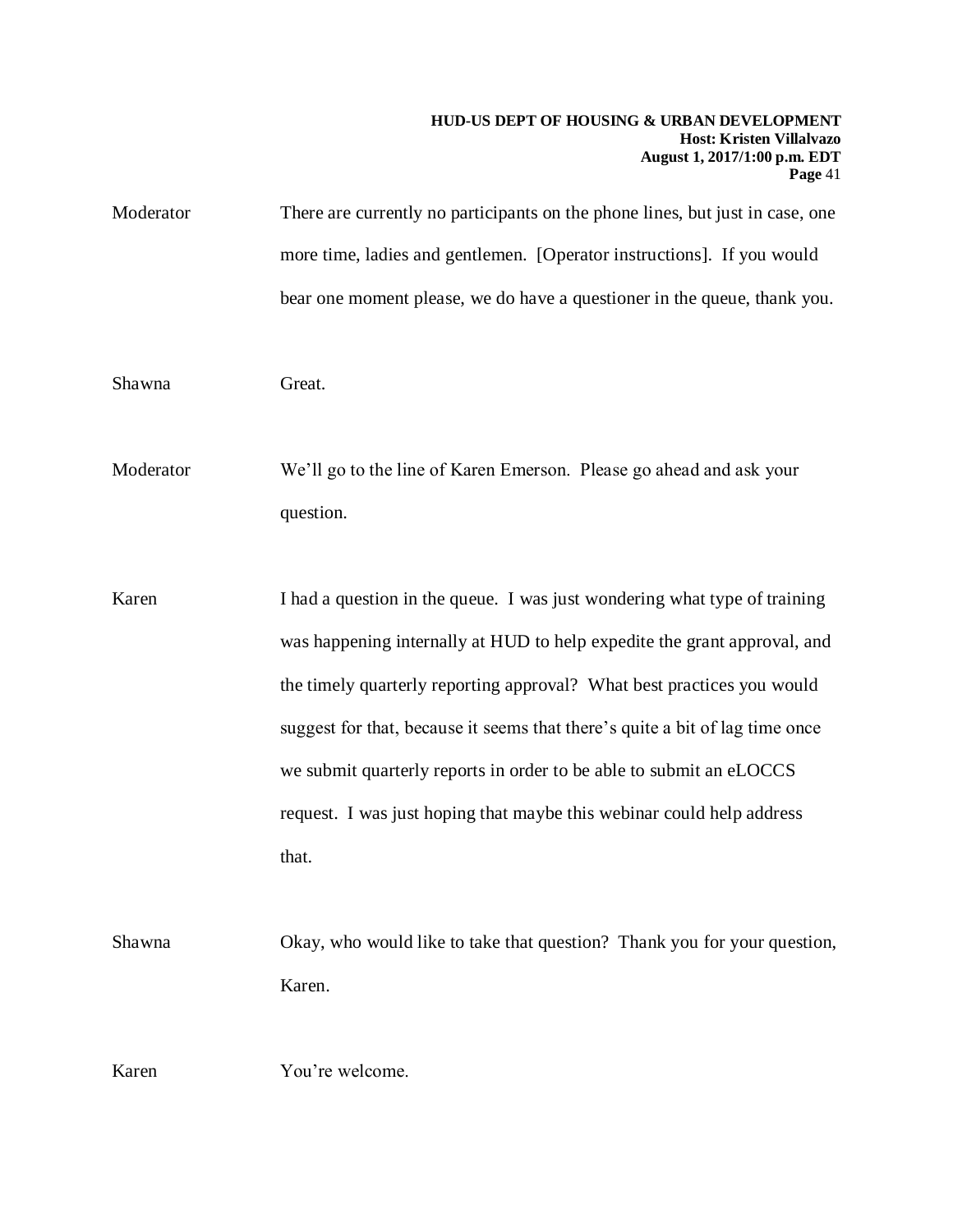- Carolyn Well, I'll chime in on this. We train all of our staff, all of our point of contacts on the quarterly reports. We try to process them as soon as possible. I would recommend if there's a lag, and if you feel that it's taking too long to hear back from your point of contact regarding your report that you send your question or send something to the housing counseling mailbox, and we will get back with you. If it goes through the mailbox, it will get to the POC or the POC supervisor, and we will get you an answer regarding your report. We try to process them as soon as we can.
- Kisha Hi, Carolyn, this is Kisha as well, just to followup to answer and respond to Karen's question. Carolyn is absolutely correct. I just was wondering if it had anything to do with eLOCCS as well, or is it just a matter of you not getting a response and you drawing down in eLOCCS. I just needed a little bit more information and clarification as well.
- Karen It's definitely getting a response quarterly once we submit a report. That's what we're waiting for, usually.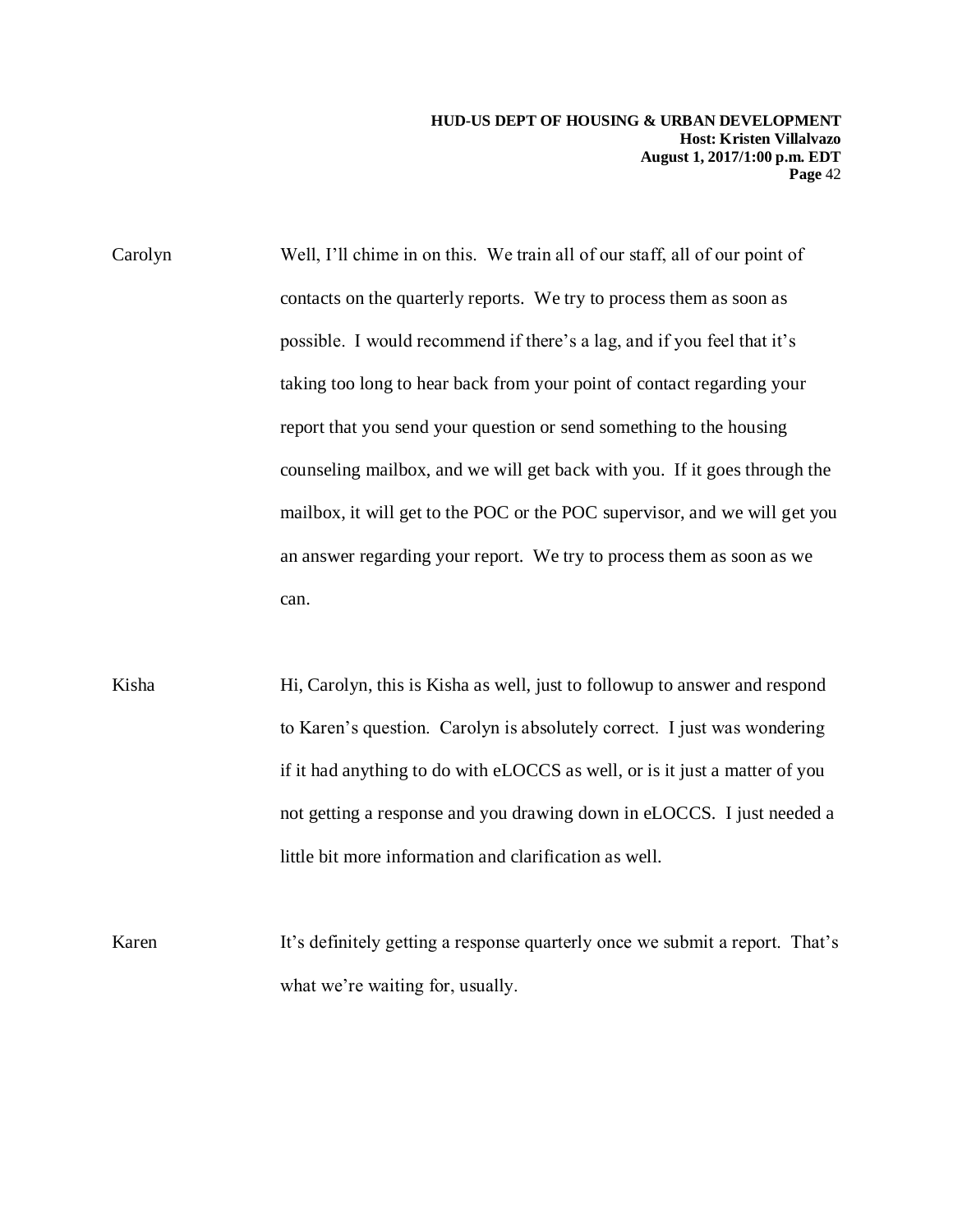Kisha Okay. All right, so just like Carolyn said, if you could definitely send it to the housing counseling inbox or if you would send something to the POC directly that would help us out a lot as well. Or, I would even go as far as saying, since I'm on the phone and Oversight and Accountability, we want to make sure that your funds are getting spent, so feel free to send me an email personally. You can do that, and we can give you some information offline as well.

Karen Okay. I'm just—because what I want to is just be sure I'm doing the right thing.

Kisha Sure.

Karen I don't want to push the envelope, but I just think that—I want to know what the good expectations are. Our intent this year with the award is that we would like to make a drawdown through eLOCCS quarterly so that everything stays current and up to date. That's what our plan is internally, so I was just hoping to hear some best practices, and knowing what I should do.

Kisha Right, right.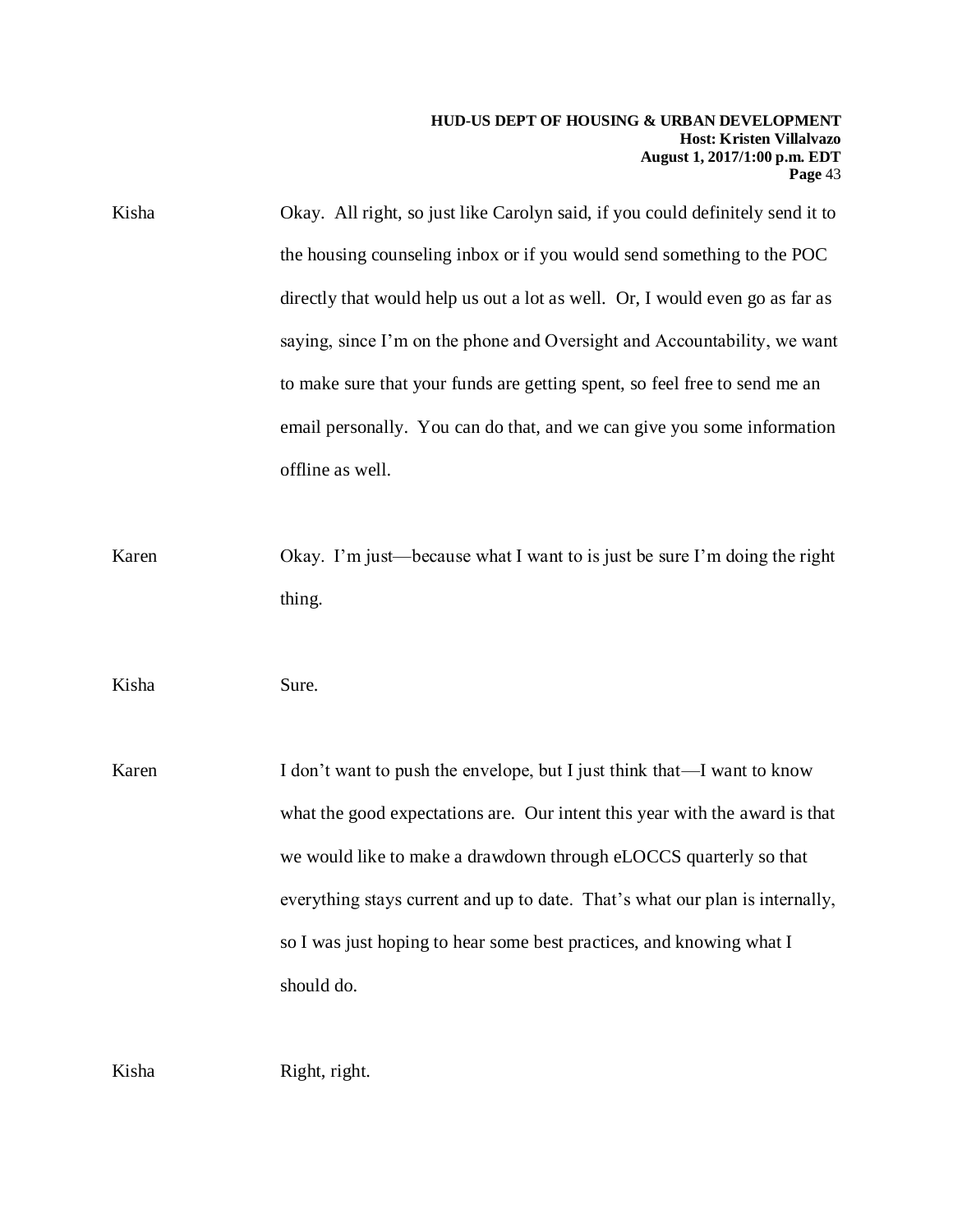| Shawna    | One thing, as you were talking, Karen, that might be helpful in the toolkit,   |
|-----------|--------------------------------------------------------------------------------|
|           | maybe there's a little mini timeline that we could provide that includes       |
|           | some of the approvals that need to happen in the process, like what's a        |
|           | best practice for that timeline. Would that be helpful, Karen?                 |
|           |                                                                                |
| Karen     | Sure. That would be really good. Thank you.                                    |
|           |                                                                                |
| Shawna    | Of course.                                                                     |
|           |                                                                                |
| Moderator | There are no further questions in the queue.                                   |
|           |                                                                                |
| Shawna    | Okay, Jane, anyone in the questions box?                                       |
| Jane      |                                                                                |
|           | Not at this point, thank you.                                                  |
| Shawna    | Okay. Unless there are some stragglers, which we're happy to entertain, I      |
|           | just want to remind you want we had earlier in the presentation from           |
|           | Ginger is that your email will be your certificate of training, there isn't an |
|           |                                                                                |
|           | attachment. I know many of you track your continuing ed hours, so we           |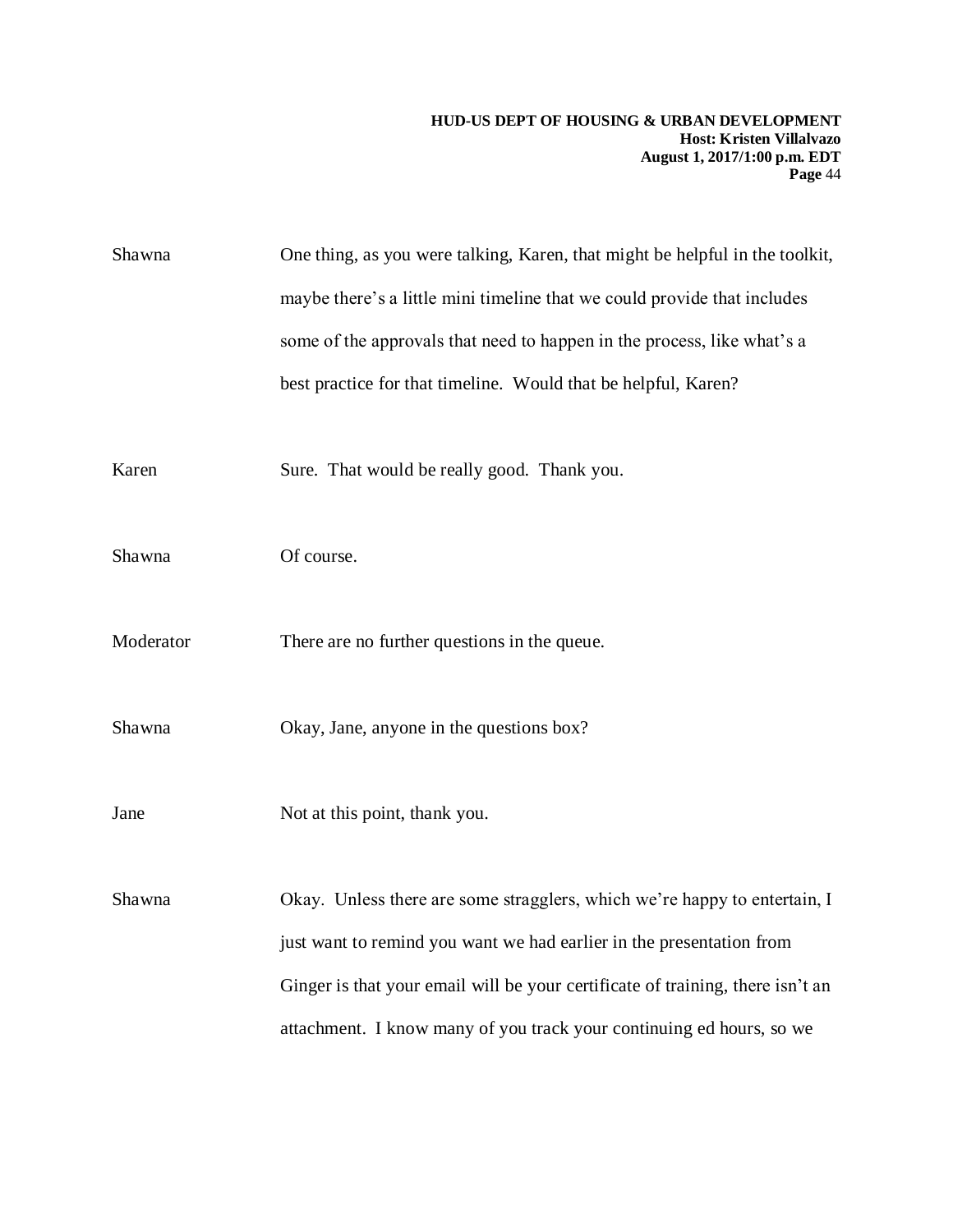know this is a great place for you to just save it as a PDF and that will become part of your continuing ed that you need to have.

If there aren't any other questions, a couple things. I know I need to fix that slide, and I apologize, you guys. We looked at this slide deck many times. I will fix those. We'll get the transcript and we'll get the materials posted in the next couple of days. But if you have any questions or comments, or feedback, you can always email in to housing.counseling@HUD.gov and if you could put the webinar name or even just calling it Managing Expenditures Webinar, anything like that would be helpful, and then as others said on this call, we can certainly make sure that we get it to the right person.

Anything else in the written box, or Marybeth, in the queue?

Moderator There is nothing in the audio queue at this time, thank you.

Shawna Okay. Anything, Jane, in the questions box?

Jane Not at this time, thank you.